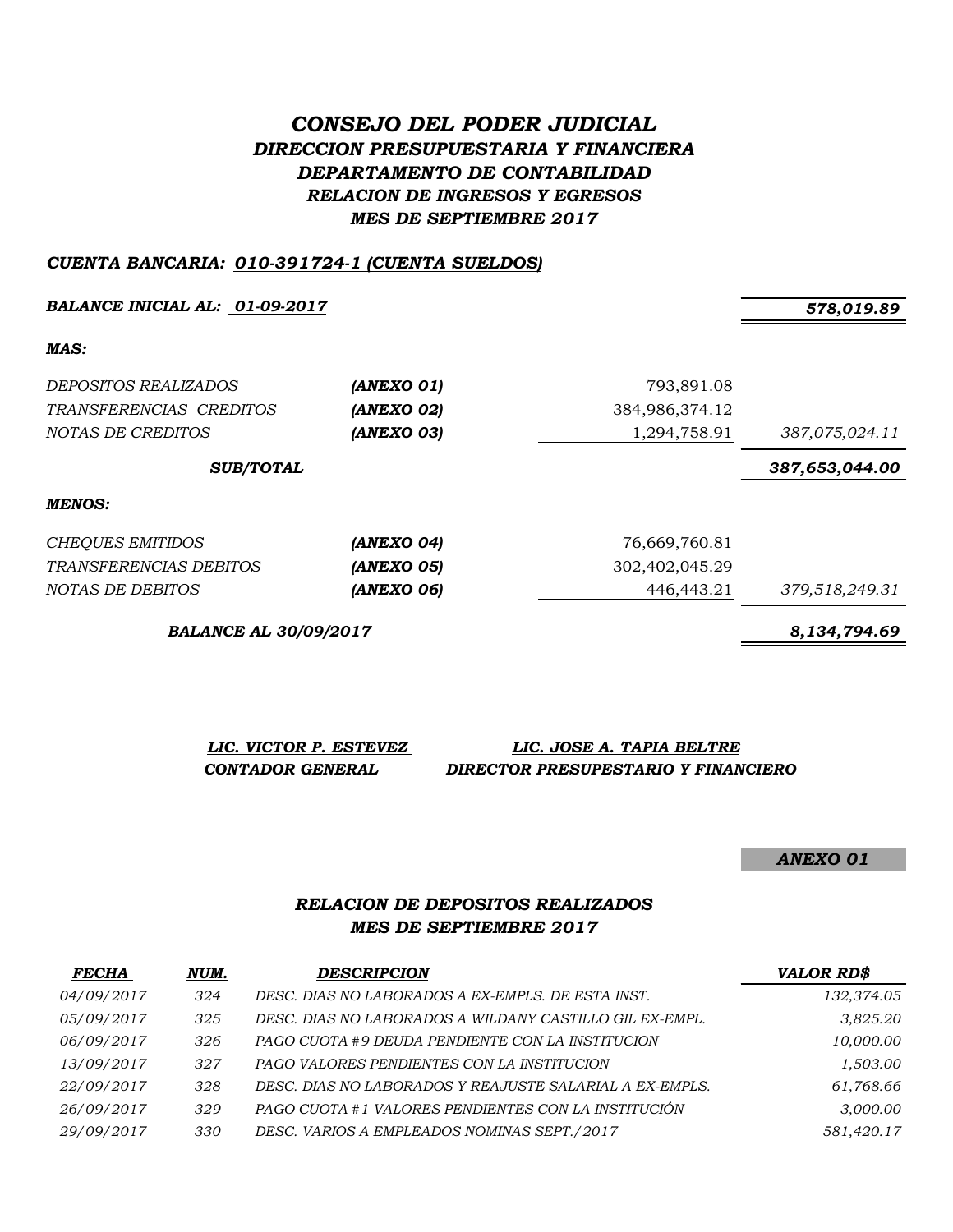#### *TOTAL RD\$*

## *793,891.08*

#### *ANEXO 02*

## *RELACION DE TRANSFERENCIAS CREDITOS MES DE SEPTIEMBRE 2017*

| <b>FECHA</b> | NUM. | <b>DESCRIPCION</b>                                | <b>VALOR RD\$</b> |
|--------------|------|---------------------------------------------------|-------------------|
| 06/09/2017   | 113  | TRANSF. DE FONDO REEMB SUEL Y BONO VAC COOPNASEJU | 160,208.26        |
| 18/09/2017   | 114  | TRANSF. DE FONDO DESDE LA CTA. OPERACIONES        | 4,000,000.00      |
| 19/09/2017   | 115  | TRANSF. DE FONDO DESDE LA CTA. OPERACIONES        | 372,826,165.86    |
| 29/09/2017   | 116  | TRANSF. DE FONDO DESDE LA CTA. OPERACIONES        | 8,000,000.00      |
|              |      | TOTAL RD\$                                        | 384,986,374.12    |

## *ANEXO 03*

## *RELACION NOTAS DE CREDITOS MES DE SEPTIEMBRE 2017*

| <b>FECHA</b> | NUM. | <b>DESCRIPCION</b>                                  | <b>VALOR RD\$</b> |
|--------------|------|-----------------------------------------------------|-------------------|
| 11/09/2017   | 858  | REINTEGRO CHQ112224                                 | 875.00            |
| 12/09/2017   | 859  | REINTEGRO CHQ112170                                 | 40,400.00         |
| 22/09/2017   | 860  | REINTEGRO CHQ112568                                 | 296,917.14        |
| 29/09/2017   | 861  | REINTEGRO CHQ107078                                 | 6,018.18          |
| 29/09/2017   | 862  | REINTEGRO CHQ107080                                 | 6,018.18          |
| 29/09/2017   | 863  | REINTEGRO CHQ107115                                 | 6,018.18          |
| 29/09/2017   | 864  | REINTEGRO CHQ108439                                 | 6,018.18          |
| 29/09/2017   | 865  | REINTEGRO CHQ108474                                 | 6,018.18          |
| 29/09/2017   | 866  | REINTEGRO CHQ108475                                 | 6,018.18          |
| 29/09/2017   | 867  | REINTEGRO CHQ112184                                 | 12,535.28         |
| 29/09/2017   | 869  | REINTEGRO CHQ112915                                 | 5,333.33          |
| 27/09/2017   | 854  | REINTEGRO POR CADUCIDAD DE CHQ106813.               | 385.10            |
| 27/09/2017   | 855  | REINTEGRO POR CADUCIDAD DE CHQ105676.               | 283.33            |
| 27/09/2017   | 856  | EMPLEADOS EXCLUIDOS NOMINA ELECTRONICA SEPT/2017.   | 503,699.82        |
| 27/09/2017   | 857  | MILITARES EXCLUIDOS NOMINA ELECTRONICA SEPT/2017.   | 397,512.76        |
| 30/09/2017   | 868  | CARGOS NO IDENTIFICADO DE FECHA 05/09/2017          | 708.00            |
| 30/09/2017   | 18   | CARGO CHQ.112411, PAGADO POR UN VALOR MENOR SEPT/17 | 0.07              |
|              |      | TOTAL RD\$                                          | 1,294,758.91      |

#### *ANEXO 04*

## *RELACION DE CHEQUES EMITIDOS MES DE SEPTIEMBRE 2017*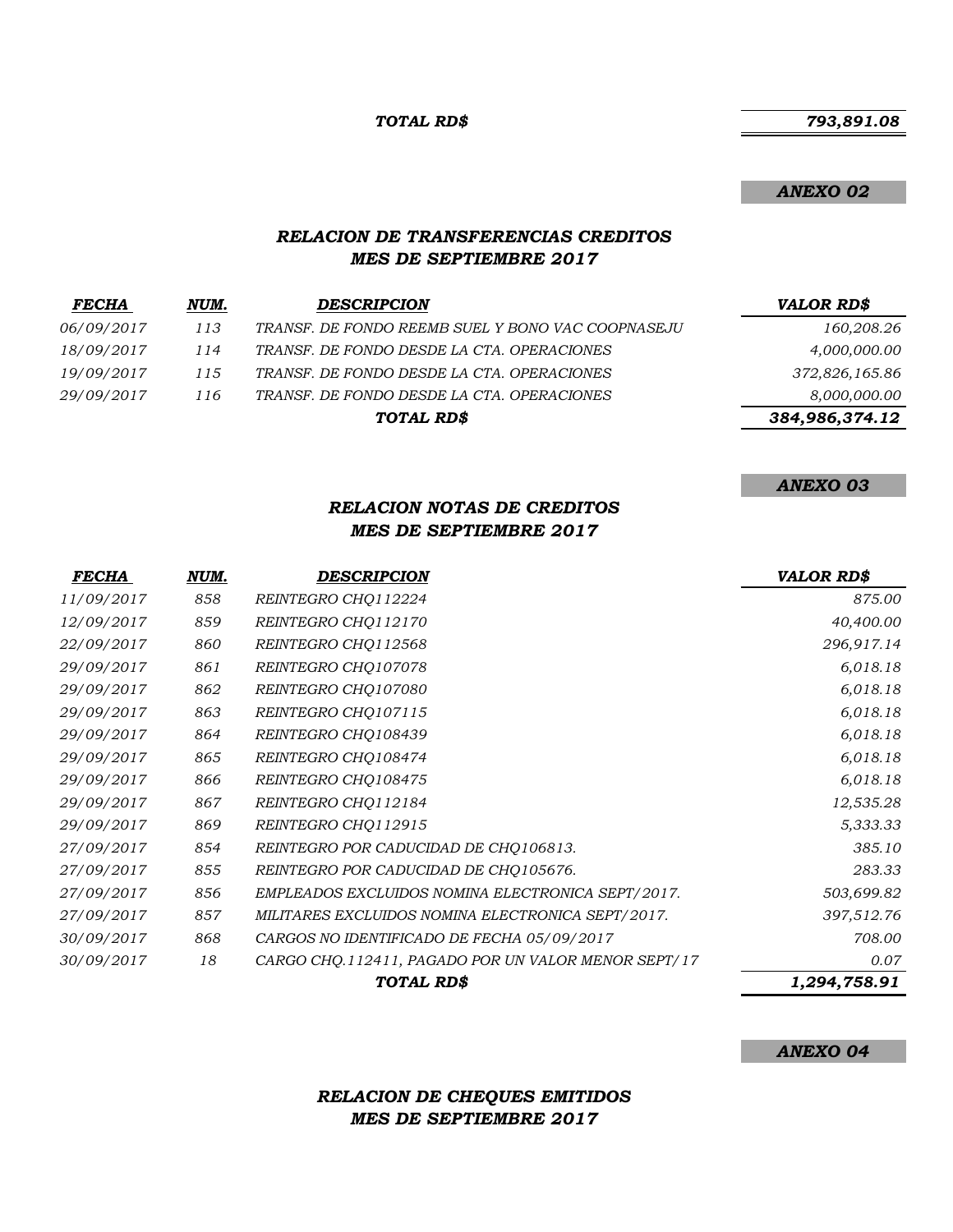| <b>FECHA</b> | <u>NUM.</u> | <b>BENEFICIARIO</b>                         | <b>VALOR RD\$</b> |
|--------------|-------------|---------------------------------------------|-------------------|
| 04/09/2017   | 112455      | <b>COLECTOR DE IMPUESTOS INTERNOS</b>       | 9,000.84          |
| 04/09/2017   | 112456      | CHEQUE DE PREVENCION                        | 0.00              |
| 04/09/2017   | 112457      | CAROLINA ROSARIO HIDALGO                    | 10,218.80         |
| 04/09/2017   | 112458      | WILDANY CASTILLO GIL                        | 6,438.13          |
| 04/09/2017   | 112459      | BILBANIA G. BATISTA LIZ                     | 66,628.37         |
| 04/09/2017   | 112460      | JOSE ANT. GUERRERO VELEZ                    | 15,283.33         |
| 04/09/2017   | 112461      | CONSEJO DEL PODER JUDICIAL                  | 3,825.20          |
| 04/09/2017   | 112462      | CONSEJO DEL PODER JUDICIAL                  | 10,912.28         |
| 04/09/2017   | 112463      | COOPNASEJU                                  | 38,092.69         |
| 08/09/2017   | 112464      | <b>INSTITUTO DE AUXILIOS Y VIVIENDAS</b>    | 25.00             |
| 08/09/2017   | 112465      | FONDO DE PENSIONES Y JUBILACIONES           | 2,037.42          |
| 08/09/2017   | 112466      | CONSEJO DEL PODER JUDICIAL                  | 3,806.71          |
| 11/09/2017   | 112467      | COLECTOR DE IMPUESTOS INTERNOS              | 4,317.58          |
| 11/09/2017   | 112468      | <b>COLECTOR DE IMPUESTOS INTERNOS</b>       | 34,296.29         |
| 11/09/2017   | 112469      | ILKA MARIA MENDEZ SOSA                      | 59,551.85         |
| 15/09/2017   | 112470      | ALEXANDRA REYES CUSTODIO                    | 69,545.12         |
| 15/09/2017   | 112471      | SIOMARA A. MERCEDES DE LA R. DE ENCARNACION | 0.00              |
| 15/09/2017   | 112472      | SHENIA M. ROSADO GENAO                      | 0.00              |
| 15/09/2017   | 112473      | ARGELIS A. ROJAS ESPINAL                    | 76,275.31         |
| 15/09/2017   | 112474      | MABEL MA. ELIZABETH DE LA CRUZ B.           | 76,275.31         |
| 15/09/2017   | 112475      | ALBERTO A. NINA DE JESUS                    | 10,325.17         |
| 15/09/2017   | 112476      | SIOMARA A. MERCEDES DE LA R. DE ENCARNACION | 76,275.31         |
| 15/09/2017   | 112477      | SHENIA M. ROSADO GENAO                      | 76,275.31         |
| 18/09/2017   | 112478      | <b>COLECTOR DE IMPUESTOS INTERNOS</b>       | 40,032.86         |
| 19/09/2017   | 112479      | SANDY M. SANTANA VILLAR                     | 5,449.20          |
| 19/09/2017   | 112480      | MICHELLE A. MOREL ARROYO                    | 950.08            |
| 19/09/2017   | 112481      | MARLON S. JIMENEZ COLLADO                   | 9,330.07          |
| 19/09/2017   | 112482      | COOPNASEJU                                  | 31,100.38         |
| 19/09/2017   | 112483      | CONSEJO DEL PODER JUDICIAL                  | 61,768.66         |
| 19/09/2017   | 112484      | CONSEJO DEL PODER JUDICIAL                  | 7,638.97          |
| 19/09/2017   | 112485      | ALAN R. ENCARNACION RAMON                   | 554.93            |
| 19/09/2017   | 112486      | ORLANDO J. BELTRE SERRANO                   | 10,543.69         |
| 19/09/2017   | 112487      | DARIEL CARVAJAL ESPINAL                     | 12,763.41         |
| 19/09/2017   | 112488      | RICHARD A. NUÑEZ VERAS                      | 14,983.13         |
| 19/09/2017   | 112489      | CANDIDA OLIVO                               | 20,394.46         |
| 19/09/2017   | 112490      | MERY C. MATTA HILARIO                       | 20,394.46         |
| 19/09/2017   | 112491      | NELSON B. DE LA ROSA PAULINO                | 153,121.60        |
| 19/09/2017   | 112492      | BADIA A. WEHBE GUZMAN                       | 6,770.96          |
| 19/09/2017   | 112493      | FRANCIA Y. CLASE CLASE                      | 47,204.12         |
| 19/09/2017   | 112494      | OMAR CEPEDA GRULLON                         | 6,266.89          |
| 19/09/2017   | 112495      | JUNIOR A. NICASIO GARCIA                    | 12,763.41         |
| 19/09/2017   | 112496      | EDUARDO R. ESPINAL RODRIGUEZ                | 10,543.69         |
| 19/09/2017   | 112497      | SAMUEL ENRIQUE SOSA                         | 12,763.41         |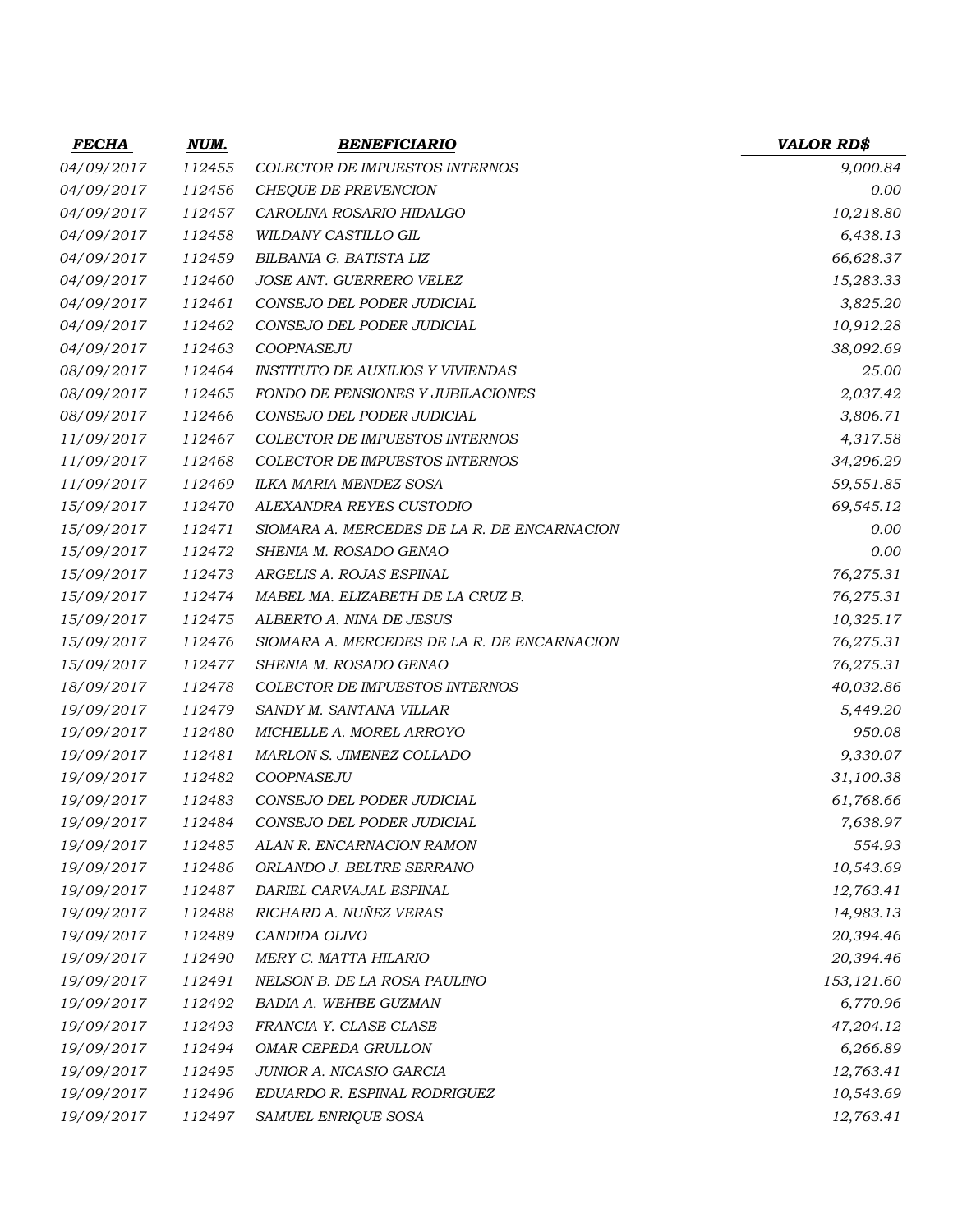| 19/09/2017 | 112498 | MIGUELINA CRUZ PERALTA            | 12,208.48  |
|------------|--------|-----------------------------------|------------|
| 19/09/2017 | 112499 | ILCANIA Y. CABRERA CABRERA        | 7,032.31   |
| 19/09/2017 | 112500 | BERTA G. DE LOS M. GOMEZ GIL      | 25,920.00  |
| 19/09/2017 | 112501 | JUAN ANT. REYES UREÑA             | 20,394.46  |
| 19/09/2017 | 112502 | LUIS N. GOMEZ GIL                 | 40,788.92  |
| 19/09/2017 | 112503 | ROSA MA. PAREDES CALCAÑO          | 8,157.78   |
| 19/09/2017 | 112504 | ELIZABETH MARTE LIRIO             | 48,600.00  |
| 19/09/2017 | 112505 | ELLIN J. CORDERO TEJADA           | 89,735.61  |
| 19/09/2017 | 112506 | BRACILIA DEL C. CORTES RAPOSO     | 12,236.67  |
| 19/09/2017 | 112507 | ANA R. DE LEON GUZMAN             | 32,076.00  |
| 19/09/2017 | 112508 | LORENZO A. VARGAS CRUZ            | 45,964.43  |
| 19/09/2017 | 112509 | CESAR E. CABRAL ORTIZ             | 10,214.61  |
| 19/09/2017 | 112510 | MILTON C. MONTES POLANCO          | 2,692.07   |
| 19/09/2017 | 112511 | ROSA M. ALMONTE FRANCISCO         | 32,076.00  |
| 19/09/2017 | 112512 | BERNARDINA PEÑA JIMENEZ           | 209,952.00 |
| 19/09/2017 | 112513 | HILARIA ALT. PERALTA JIMENEZ      | 209,952.00 |
| 19/09/2017 | 112514 | GRISELDA R. SALAZAR TAVERAS       | 24,473.34  |
| 19/09/2017 | 112515 | ALBANIA ALT. CONTRERAS SANCHEZ    | 103,680.00 |
| 19/09/2017 | 112516 | FRANCISCO ALB. ANTIGUA PORTUHONDO | 22,680.00  |
| 19/09/2017 | 112517 | JOSEFINA COMPRES SANTANA          | 10,692.00  |
| 19/09/2017 | 112518 | ADALGISA M. TEJADA DE AZA         | 19,440.00  |
| 19/09/2017 | 112519 | JOSE F. THEN REINOSO              | 28,552.23  |
| 19/09/2017 | 112520 | ARISLEIDY BURGOS POLANCO          | 13,460.35  |
| 19/09/2017 | 112521 | CARMEN M. ALONZO MARTE            | 22,680.00  |
| 19/09/2017 | 112522 | FRANCISCO TORRES DE LA CRUZ       | 48,600.00  |
| 19/09/2017 | 112523 | AMARILIS GRULLON REYNOSO          | 24,391.77  |
| 19/09/2017 | 112524 | <b>JUAN FERMIN HERNANDEZ</b>      | 10,768.28  |
| 19/09/2017 | 112525 | LUISA M. VILLAFAÑA ESCAÑO         | 5,384.14   |
| 19/09/2017 | 112526 | EUDOCIO FERRERAS MEDINA           | 61,183.35  |
| 19/09/2017 | 112527 | LELIS Y. GUEVARA MEDINA           | 63,467.53  |
| 19/09/2017 | 112528 | ALFREDO GONZALEZ SANCHEZ          | 15,098.40  |
| 19/09/2017 | 112529 | ROSARIO DEL C. CRUZ LANTIGUA      | 2,692.07   |
| 19/09/2017 | 112530 | LUISA I. MATOS SAMBOY             | 61,183.38  |
| 19/09/2017 | 112531 | MIGUEL VALDEZ PEREZ               | 70,064.49  |
| 19/09/2017 | 112532 | EDIS Y. RODRIGUEZ MUÑOZ           | 61,183.38  |
| 19/09/2017 | 112533 | DENNIS M. PEREZ GUZMAN            | 57,104.46  |
| 19/09/2017 | 112534 | JOSELYN A. MATEO SALCIE           | 16,315.56  |
| 19/09/2017 | 112535 | DOMINGA T. MORILLO MONTERO        | 4,078.89   |
| 19/09/2017 | 112536 | DIOGENES OGANDO OGANDO            | 4,078.89   |
| 19/09/2017 | 112537 | WILFREDO ENCARNACION JIMENEZ      | 8,157.78   |
| 19/09/2017 | 112538 | SERVIO ANT. MONTILLA MONTILLA     | 4,078.89   |
| 19/09/2017 | 112539 | JAVIERCA ANT. GOMEZ               | 48,600.00  |
| 19/09/2017 | 112540 | JACKELINE DE JS. TORIBIO FORTUNA  | 8,076.21   |
| 19/09/2017 | 112541 | BRUNILDA FORTUNA RUBEN            | 47,478.29  |
| 19/09/2017 | 112542 | RAMON ALB. ROMANO CONTRERAS       | 14,847.17  |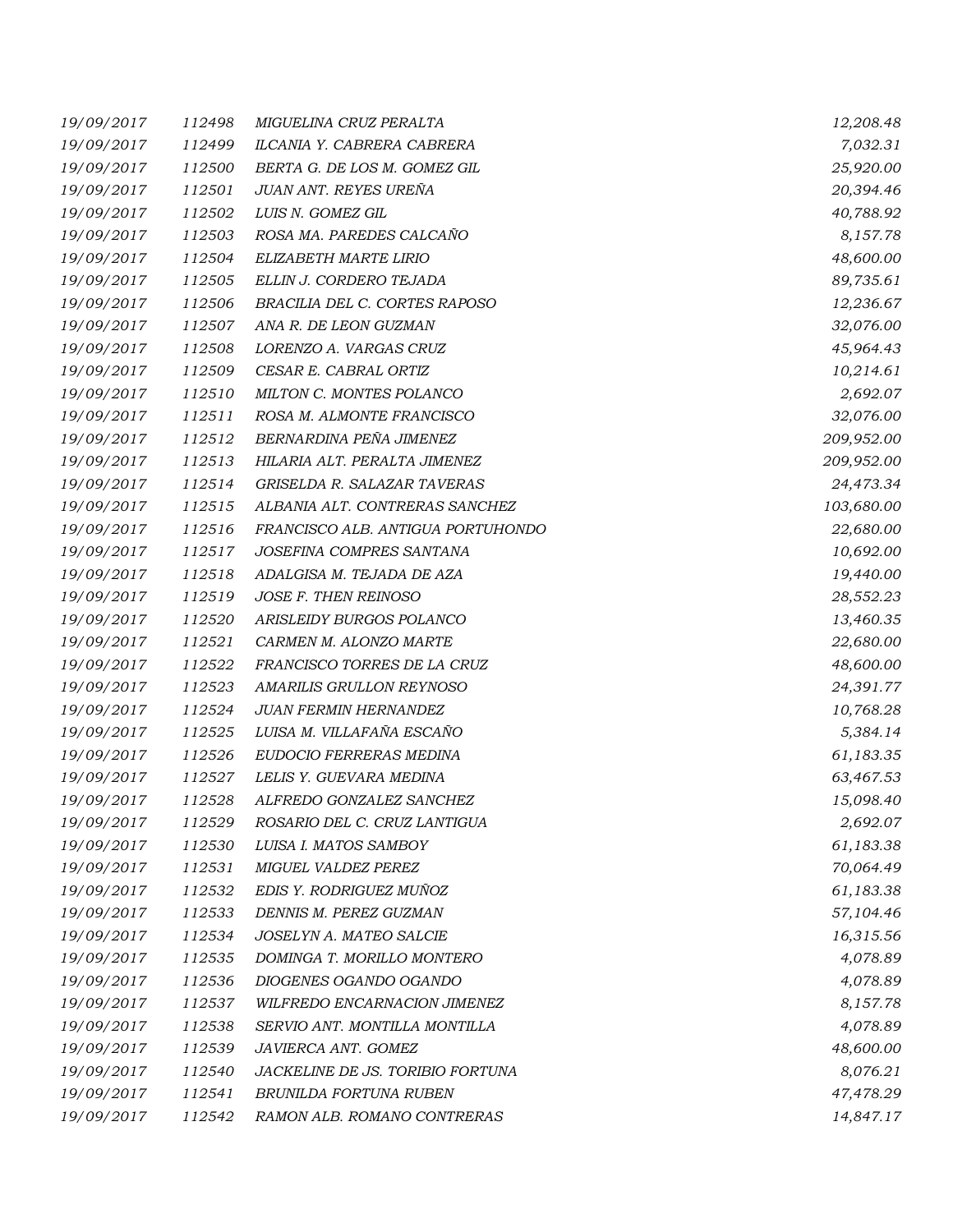| 19/09/2017 | 112543 | TOMAS TAVERAS PEREZ              | 16,152.42  |
|------------|--------|----------------------------------|------------|
| 19/09/2017 | 112544 | WANDA Y. VARGAS PERALTA          | 5,384.14   |
| 19/09/2017 | 112545 | JOSE N. ESTEVEZ RODRIGUEZ        | 13,541.92  |
| 19/09/2017 | 112546 | HIPOLITO CANDELARIO CASTILLO     | 2,692.07   |
| 19/09/2017 | 112547 | EVELYN G. GARCIA VALDEZ          | 703.23     |
| 19/09/2017 | 112548 | MANUELICA MEDINA BELTRE          | 2,692.07   |
| 19/09/2017 | 112549 | RAFAEL B. SOTO SEPULVEDA         | 10,768.28  |
| 19/09/2017 | 112550 | MAXIMILIANO PEGUERO DE AZA       | 53,841.39  |
| 19/09/2017 | 112551 | ARANIBAL MANZANO ZAPATA          | 24,228.63  |
| 19/09/2017 | 112552 | MARIA I. BONE CRUZ               | 2,692.07   |
| 19/09/2017 | 112553 | EUGENIA A. MEDINA RODRIGUEZ      | 2,506.76   |
| 19/09/2017 | 112554 | ANDRES DIAZ DEL ROSARIO          | 17,947.13  |
| 19/09/2017 | 112555 | DOMINGO ANT. GUERRERO CALDERON   | 8,076.21   |
| 19/09/2017 | 112556 | ROBERT H. MEDRANO NOVAS          | 4,078.89   |
| 19/09/2017 | 112557 | <b>JUAN L. AQUINO CORNIELES</b>  | 8,076.21   |
| 19/09/2017 | 112558 | CARMEN CRUZ                      | 5,384.14   |
| 19/09/2017 | 112559 | VALENTINA A. MATOS DE LOS SANTOS | 48,783.54  |
| 19/09/2017 | 112560 | MARIO E. GOMEZ SILVERIO          | 5,384.14   |
| 19/09/2017 | 112561 | SANDRA E. SORIANO SEVERINO       | 33,854.80  |
| 19/09/2017 | 112562 | ROSSEMARY HENRIQUEZ LEYBA        | 8,276.12   |
| 19/09/2017 | 112563 | OSCAR MOQUETE CUEVAS             | 53,025.61  |
| 19/09/2017 | 112564 | <b>HECTOR F. MARTINEZ</b>        | 8,157.78   |
| 19/09/2017 | 112565 | ABRAHAM GARCIA                   | 8,157.78   |
| 19/09/2017 | 112566 | REGINA SANCHEZ TORIBIO           | 4,078.89   |
| 19/09/2017 | 112567 | ROSA E. ALMONTE R. DE VENTURA    | 4,078.89   |
| 19/09/2017 | 112568 | MARIANO GERMAN MEJIA             | 296,917.14 |
| 19/09/2017 | 112569 | FRANCISCO ANT. JEREZ MENA        | 289,925.40 |
| 19/09/2017 | 112570 | JOSE A. CRUCETA ALMANZAR         | 282,804.00 |
| 19/09/2017 | 112571 | EDGARDO HERNANDEZ MEJIA          | 266,262.75 |
| 19/09/2017 | 112572 | SARA I. HENRIQUEZ MARIN          | 231,608.25 |
| 19/09/2017 | 112573 | ROBERT C. PLACENCIA ALVAREZ      | 286,362.75 |
| 19/09/2017 | 112574 | ARIEL A. VOLQUEZ MATOS           | 9,436.97   |
| 19/09/2017 | 112575 | MARIANO GERMAN MEJIA             | 296,917.14 |
| 19/09/2017 | 112576 | GLORIA A. QUERO CABRERA          | 8,667.32   |
| 19/09/2017 | 112577 | NORA A. SOSA MARTINEZ            | 7,363.48   |
| 19/09/2017 | 112578 | SONIA CORADIN                    | 6,018.18   |
| 19/09/2017 | 112579 | CARLOS FLORES DE JESUS           | 19,903.10  |
| 19/09/2017 | 112580 | LILIAN M. DIAZ GIL               | 7,682.27   |
| 19/09/2017 | 112581 | LOURDES M. LORA MEJIA            | 24,152.04  |
| 19/09/2017 | 112582 | ROSA REYNOSO                     | 6,018.18   |
| 19/09/2017 | 112583 | SENOVIA ARIAS                    | 6,018.18   |
| 19/09/2017 | 112584 | RAMONA DIAZ                      | 6,018.18   |
| 19/09/2017 | 112585 | MARIA M. PIMENTEL FABIAN         | 6,018.18   |
| 19/09/2017 | 112586 | LUZ DEL C. MONTANO               | 6,018.18   |
| 19/09/2017 | 112587 | ELIGIA DE LA CRUZ                | 4,494.95   |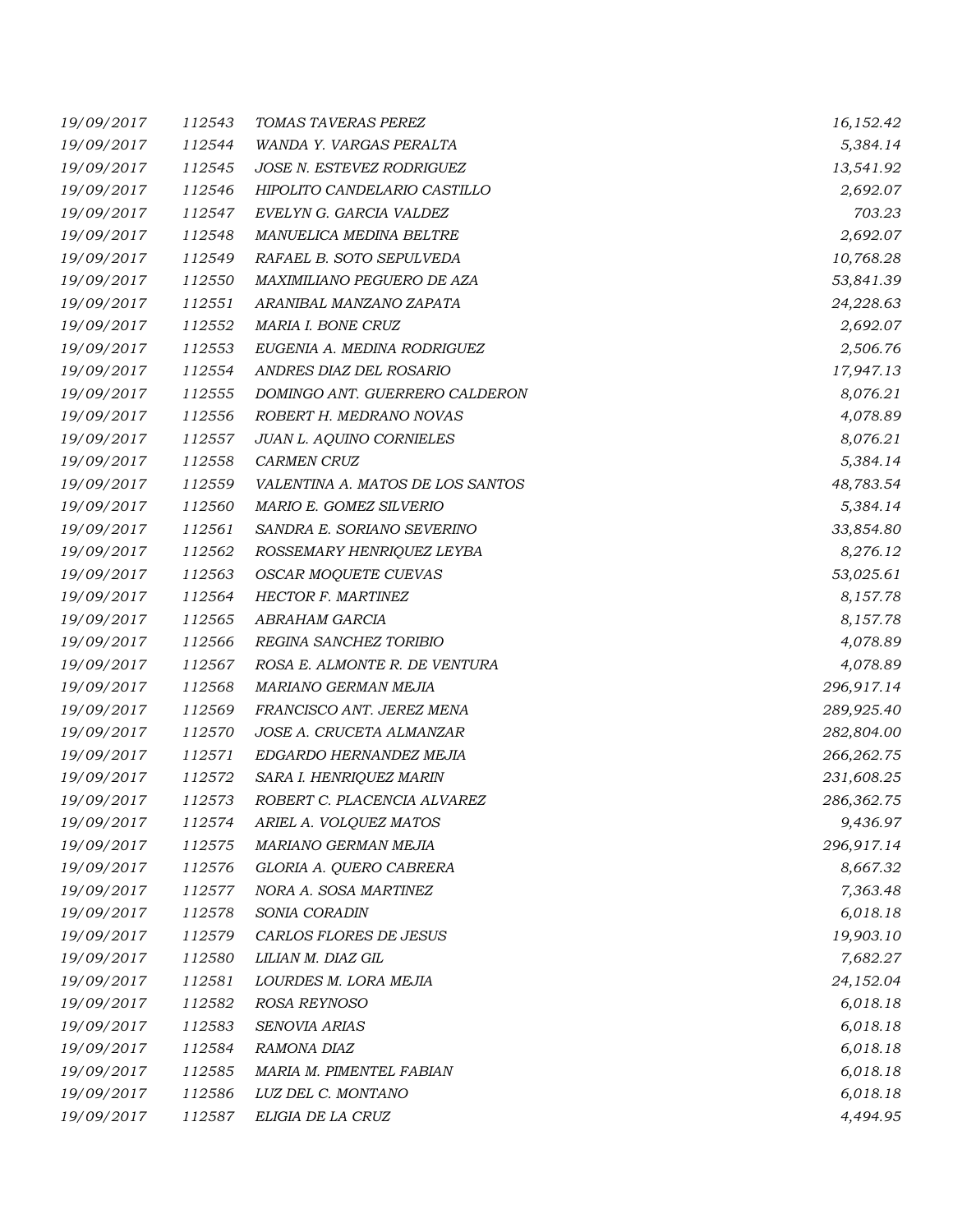| 19/09/2017 | 112588 | OLGA M. ROSARIO V.                   | 3,577.72  |
|------------|--------|--------------------------------------|-----------|
| 19/09/2017 | 112589 | <b>IRIS RODRIGUEZ P.</b>             | 6,018.18  |
| 19/09/2017 | 112590 | CARMEN POLANCO                       | 6,018.18  |
| 19/09/2017 | 112591 | ANA FCA. FELIZ SANCHEZ               | 6,018.18  |
| 19/09/2017 | 112592 | ALTAGRACIA A. RODRIGUEZ VICTORIA     | 6,018.18  |
| 19/09/2017 | 112593 | MILTA ANT. RODRIGUEZ SANTOS          | 6,018.18  |
| 19/09/2017 | 112594 | OLGA E. DIAZ DIAZ                    | 6,018.18  |
| 19/09/2017 | 112595 | JOSEFA R. BLANCO                     | 6,018.18  |
| 19/09/2017 | 112596 | MARIA DEL R. CUELLO PARADIS          | 19,287.01 |
| 19/09/2017 | 112597 | MELBA FCA. HENRIQUEZ GUZMAN          | 6,018.18  |
| 19/09/2017 | 112598 | ESTHER M. AMOR PEÑA                  | 6,018.18  |
| 19/09/2017 | 112599 | FRANCIA C. MARTINEZ DRULLARD         | 21,441.25 |
| 19/09/2017 | 112600 | AMELIA DEL ORBE PEÑA                 | 3,054.30  |
| 19/09/2017 | 112601 | <b>BIENVENIDA BELLIARD</b>           | 36,119.77 |
| 19/09/2017 | 112602 | PACO PEREZ REYES                     | 6,018.18  |
| 19/09/2017 | 112603 | ROSA J. DE LOS SANTOS G.             | 6,018.18  |
| 19/09/2017 | 112604 | CARMEN L. PERALTA CASTELLANOS        | 6,018.18  |
| 19/09/2017 | 112605 | FIDIAS GONZALEZ VICIOSO              | 5,418.18  |
| 19/09/2017 | 112606 | ISABEL E. DE LOS SANTOS GOMEZ        | 6,018.18  |
| 19/09/2017 | 112607 | LUIS E. MOREL POUERIE                | 36,642.28 |
| 19/09/2017 | 112608 | YOLANDA E. DE WINDT DE GAUTREAU      | 12,993.40 |
| 19/09/2017 | 112609 | SENAIDA A. ALVAREZ PEREZ             | 6,018.18  |
| 19/09/2017 | 112610 | YDALIA PORTORREAL                    | 6,018.18  |
| 19/09/2017 | 112611 | MARTA N. MONTAS RAMIREZ              | 4,787.18  |
| 19/09/2017 | 112612 | HILDA CARRASCO PEREZ                 | 6,018.18  |
| 19/09/2017 | 112613 | LUZ M. DEL CARMEN RODRIGUEZ GAUTREAU | 6,018.18  |
| 19/09/2017 | 112614 | CRISTINO RODRIGUEZ                   | 6,018.18  |
| 19/09/2017 | 112615 | MAXIMO S. ROSARIO RODRIGUEZ          | 6,018.18  |
| 19/09/2017 | 112616 | RAFAEL CONTRERAS CONTRERAS           | 6,018.18  |
| 19/09/2017 | 112617 | VIRGINIA SUERO ESPINAL               | 2,995.55  |
| 19/09/2017 | 112618 | JOSEFA A. CUESTA DE MAÑON            | 6,929.81  |
| 19/09/2017 | 112619 | ANA M. BAUTISTA                      | 6,018.18  |
| 19/09/2017 | 112620 | MIRELLA DE LA ROSA DOMINGUEZ         | 6,018.18  |
| 19/09/2017 | 112621 | DORA H. STERLING VAZQUEZ             | 6,018.18  |
| 19/09/2017 | 112622 | FELIX R. CUEVAS RUFINO               | 1,003.03  |
| 19/09/2017 | 112623 | JOSEFINA SUAZO ABREU                 | 32,621.32 |
| 19/09/2017 | 112624 | ALTAGRACIA A. GIL NOBLE              | 6,018.18  |
| 19/09/2017 | 112625 | RAFAELA DE JS. PEÑA LORA             | 4,287.59  |
| 19/09/2017 | 112626 | BRIGIDA FELIZ VDA. OZUNA             | 6,018.18  |
| 19/09/2017 | 112627 | <b>LEON FLORES</b>                   | 32,440.83 |
| 19/09/2017 | 112628 | MARIA A. PAULINO MARTE               | 6,018.18  |
| 19/09/2017 | 112629 | CESAR A. VALLEJO NICOLAS             | 3,726.78  |
| 19/09/2017 | 112630 | LUCIA M. REYES PEREZ                 | 17,301.77 |
| 19/09/2017 | 112631 | <b>MERCEDES HIRALDO</b>              | 6,018.18  |
| 19/09/2017 | 112632 | RAMONA FLORES DE MATOS               | 5,143.18  |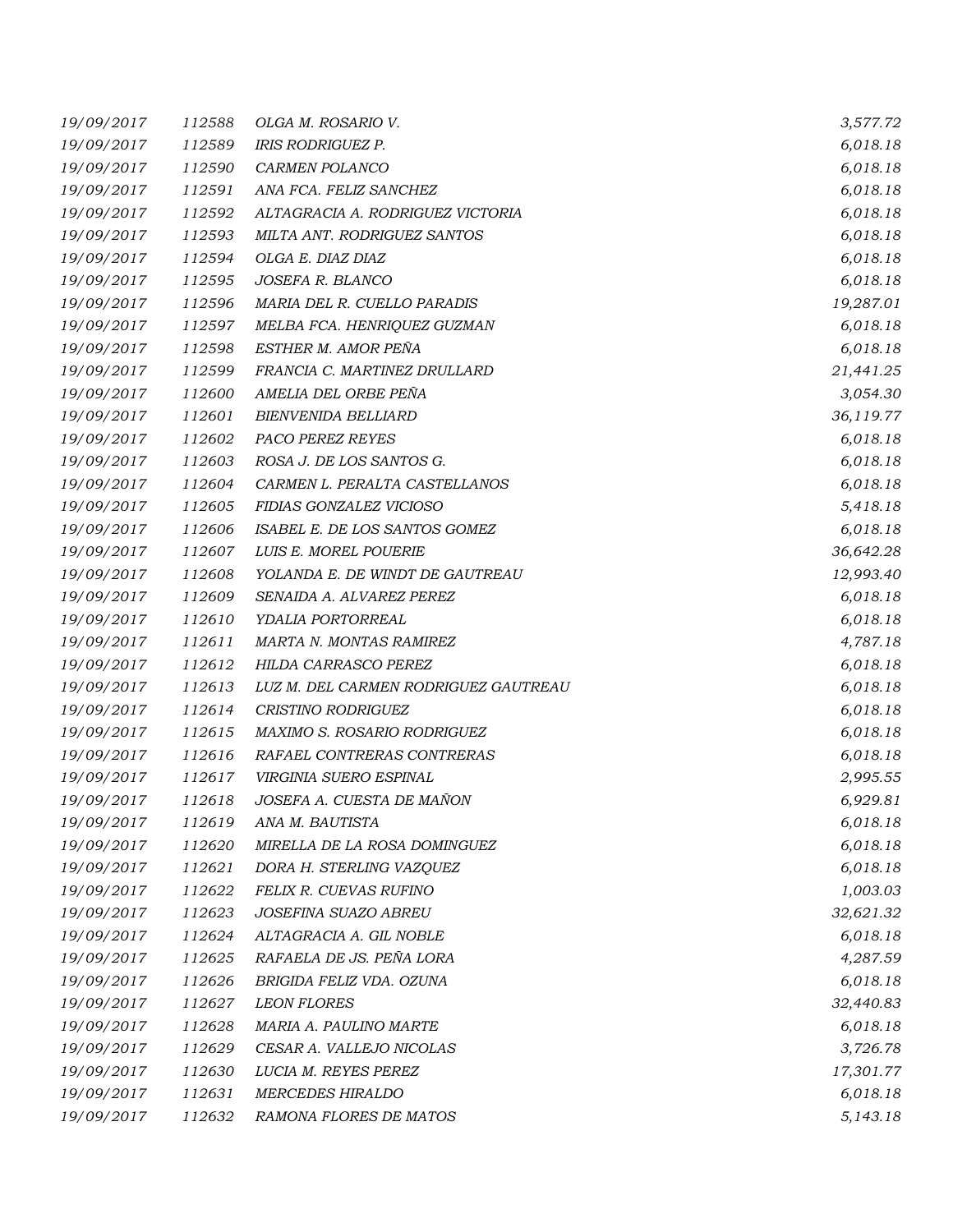| 19/09/2017 | 112633 | ELOISA NUÑEZ DE GONZALEZ             | 11,519.20 |
|------------|--------|--------------------------------------|-----------|
| 19/09/2017 | 112634 | MIREYA CAPELLAN A.                   | 6,018.18  |
| 19/09/2017 | 112635 | LUZ DEL C. SANCHEZ CALDERON          | 6,018.18  |
| 19/09/2017 | 112636 | <b>INES MDES. REYES CABRERA</b>      | 5,518.18  |
| 19/09/2017 | 112637 | SILVESTRE COCO                       | 5,063.41  |
| 19/09/2017 | 112638 | ELISA VIVIECA                        | 6,018.18  |
| 19/09/2017 | 112639 | TERESA MORA DE LA ROSA               | 6,018.18  |
| 19/09/2017 | 112640 | PEDRO A. FERNANDEZ SALCEDO           | 37,938.19 |
| 19/09/2017 | 112641 | RAFAEL A. RODRIGUEZ GONZALEZ         | 27,900.61 |
| 19/09/2017 | 112642 | AFRICA E. SANTOS GUZMAN              | 6,018.18  |
| 19/09/2017 | 112643 | MILEDYS S. SOSA R.                   | 27,533.27 |
| 19/09/2017 | 112644 | MARCIANA ALT. RAMIREZ CORONA         | 17,904.96 |
| 19/09/2017 | 112645 | DAYSI R. VASQUEZ CRUZ                | 6,018.18  |
| 19/09/2017 | 112646 | CARMEN DE LOS A. LUCIANO GARCIA      | 4,019.64  |
| 19/09/2017 | 112647 | NEREYDA E. JAQUEZ LOZANO             | 6,018.18  |
| 19/09/2017 | 112648 | CARMEN L. SANTOS PIMENTEL            | 6,018.18  |
| 19/09/2017 | 112649 | AMERICA G. ESPINAL HUED              | 6,018.18  |
| 19/09/2017 | 112650 | RAMON ANT. CARABALLO ABREU           | 6,018.18  |
| 19/09/2017 | 112651 | CARLOS D. GARCIA GARCIA              | 6,018.18  |
| 19/09/2017 | 112652 | <b>DULCE M. ESTEVEZ</b>              | 6,018.18  |
| 19/09/2017 | 112653 | MARIA DE LA C. CANELA CANELA         | 5,418.18  |
| 19/09/2017 | 112654 | FRANCISCO J. NUÑEZ GOMEZ             | 37,742.61 |
| 19/09/2017 | 112655 | MARIA G. DALMASI LORA                | 6,018.18  |
| 19/09/2017 | 112656 | CARMEN L. EDUARDO ICIANO             | 6,018.18  |
| 19/09/2017 | 112657 | CARMEN Y. COSME GUTIERREZ            | 3,498.67  |
| 19/09/2017 | 112658 | FRANCISCA R. PEREZ PEÑA              | 6,018.18  |
| 19/09/2017 | 112659 | ADRIANO GONZALEZ PANTALEON           | 4,587.57  |
| 19/09/2017 | 112660 | ANA J. LOPEZ GERMOSEN                | 6,018.18  |
| 19/09/2017 | 112661 | ROSAURA JULIA JIMENEZ DAJER DE LOPEZ | 26,372.75 |
| 19/09/2017 | 112662 | RAMONA DE JESUS ROSARIO              | 6,018.18  |
| 19/09/2017 | 112663 | MARIA A. CASTRO AGRAMONTE            | 6,018.18  |
| 19/09/2017 | 112664 | <b>AGUSTINA MARTE</b>                | 3,096.70  |
| 19/09/2017 | 112665 | EURIPIDES A. GARCIA GARCIA           | 36,436.81 |
| 19/09/2017 | 112666 | GENOVEVA I. ROSARIO                  | 6,018.18  |
| 19/09/2017 | 112667 | MARIA A. HONRADO BADIA               | 6,018.18  |
| 19/09/2017 | 112668 | MARIA ALT. RAMOS GARCIA              | 6,018.18  |
| 19/09/2017 | 112669 | JUAN ANT. SANCHEZ VILLA              | 3,763.09  |
| 19/09/2017 | 112670 | RAMONA JIMENEZ LIZARDO               | 6,018.18  |
| 19/09/2017 | 112671 | JOSEFA ALT. MEJIA MIESES             | 6,018.18  |
| 19/09/2017 | 112672 | ROSA PAREDES GARCIA                  | 6,018.18  |
| 19/09/2017 | 112673 | <b>GUARIONEX BRITO TAVERAS</b>       | 6,018.18  |
| 19/09/2017 | 112674 | PEDRO HERNANDEZ CRUCEY               | 6,018.18  |
| 19/09/2017 | 112675 | JUANA TRAVIESO VASQUEZ               | 6,018.18  |
| 19/09/2017 | 112676 | JUAN SEBASTIAN RODRIGUEZ             | 6,018.18  |
| 19/09/2017 | 112677 | AMELIA VALDEZ M.                     | 6,018.18  |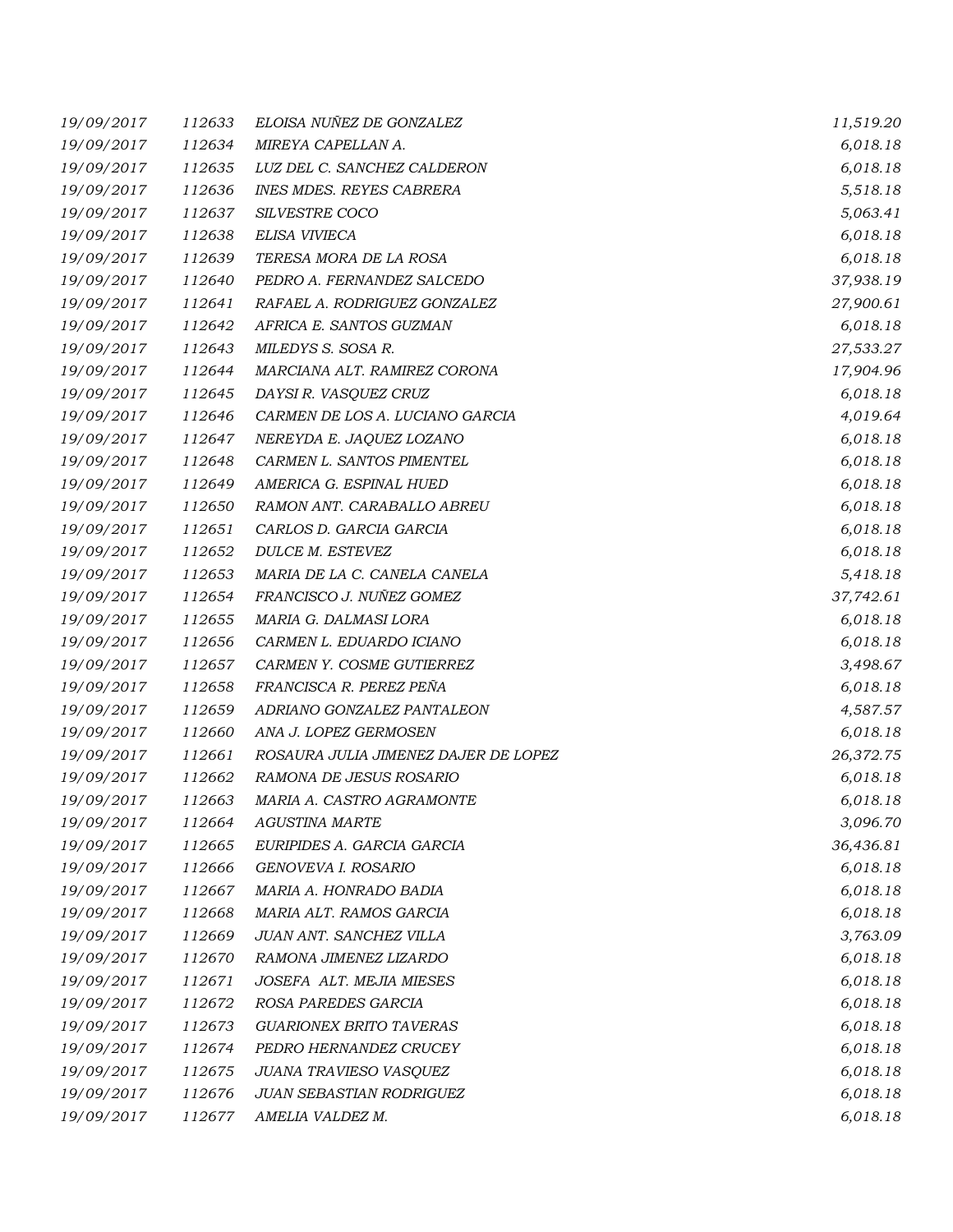| 19/09/2017 | 112678 | VALENTIN SUAREZ G.            | 6,018.18  |
|------------|--------|-------------------------------|-----------|
| 19/09/2017 | 112679 | CAROLINA A. VICTORIA          | 6,018.18  |
| 19/09/2017 | 112680 | FRANCISCA A. TEJADA           | 6,018.18  |
| 19/09/2017 | 112681 | LOURDES M. NUÑEZ ROSARIO      | 6,018.18  |
| 19/09/2017 | 112682 | JOSE P. FLORES M.             | 9,861.46  |
| 19/09/2017 | 112683 | GREGORIO ARIAS CARRASCO       | 21,709.26 |
| 19/09/2017 | 112684 | DAVID A. FELIZ FELIZ          | 6,018.18  |
| 19/09/2017 | 112685 | MERCEDES SEGURA CUEVAS        | 2,997.94  |
| 19/09/2017 | 112686 | NERY MEDINA DIAZ              | 3,968.18  |
| 19/09/2017 | 112687 | MIGUELINA PEÑA MENDEZ         | 3,560.08  |
| 19/09/2017 | 112688 | DOMINGO GUZMAN MORETA FELIZ   | 3,009.09  |
| 19/09/2017 | 112689 | RICHARDIN DE J. DOTEL         | 7,490.44  |
| 19/09/2017 | 112690 | EUDES M. ENCARNACION FELIZ    | 6,018.18  |
| 19/09/2017 | 112691 | NEREIDA FLORIAN SANTANA       | 6,018.18  |
| 19/09/2017 | 112692 | <b>SERGIO OLIVERO FELIZ</b>   | 7,453.56  |
| 19/09/2017 | 112693 | ROSAURA FERRERAS FERRERAS     | 6,018.18  |
| 19/09/2017 | 112694 | <b>NURIS M. NOVAS MATOS</b>   | 3,356.15  |
| 19/09/2017 | 112695 | MIGUEL MEDINA PEREZ           | 12,252.15 |
| 19/09/2017 | 112696 | LIVIO G. RIVAS                | 6,018.18  |
| 19/09/2017 | 112697 | BIENVENIDA VELOZ              | 6,018.18  |
| 19/09/2017 | 112698 | EUGENIA PEREZ SANTANA         | 5,592.46  |
| 19/09/2017 | 112699 | PEDRO REYES MEDINA            | 5,718.18  |
| 19/09/2017 | 112700 | FELICIA CUEVAS CARVAJAL       | 3,696.13  |
| 19/09/2017 | 112701 | <b>JUSTO FERRERAS PEREZ</b>   | 6,018.18  |
| 19/09/2017 | 112702 | VICTOR R. CONCEPCION ROMERO   | 6,018.18  |
| 19/09/2017 | 112703 | ADELFA A. HERRERA TERRERO     | 6,018.18  |
| 19/09/2017 | 112704 | <b>JULIO H. HERRERA MATOS</b> | 1,103.33  |
| 19/09/2017 | 112705 | SENEO MONTERO MONTAS          | 3,753.86  |
| 19/09/2017 | 112706 | XIOMARA A. MONTERO JIMENEZ    | 5,534.11  |
| 19/09/2017 | 112707 | RAMON A. MORETA               | 5,618.18  |
| 19/09/2017 | 112708 | SIMONA FAMILIA ZABALA         | 2,954.02  |
| 19/09/2017 | 112709 | VENECIA RUIZ MATEO            | 5,518.18  |
| 19/09/2017 | 112710 | AUGUSTO E. OVIEDO PEÑA        | 7,123.54  |
| 19/09/2017 | 112711 | ANERTA ALT. RODRIGUEZ         | 32,683.32 |
| 19/09/2017 | 112712 | RAMON A. GUTIERREZ GARCIA     | 6,018.18  |
| 19/09/2017 | 112713 | JUAN DE LA C. TEJEDA ACOSTA   | 10,020.54 |
| 19/09/2017 | 112714 | JUANA LUCIA A. SANCHEZ G.     | 6,018.18  |
| 19/09/2017 | 112715 | ANTHIA M. REYES JIMENEZ       | 5,376.89  |
| 19/09/2017 | 112716 | MANUEL E. SOSA CRUZ           | 5,518.18  |
| 19/09/2017 | 112717 | DANIEL MEDINA BELLIARD        | 6,018.18  |
| 19/09/2017 | 112718 | LUCILA NUÑEZ CASTRO           | 6,018.18  |
| 19/09/2017 | 112719 | ANA M. BAEZ ROSARIO           | 6,018.18  |
| 19/09/2017 | 112720 | RAMONA REYES CARRASCO         | 6,018.18  |
| 19/09/2017 | 112721 | ELBA H. VARGAS FRIAS          | 6,018.18  |
| 19/09/2017 | 112722 | EVARISTO JIMENEZ FIGUEREO     | 10,720.63 |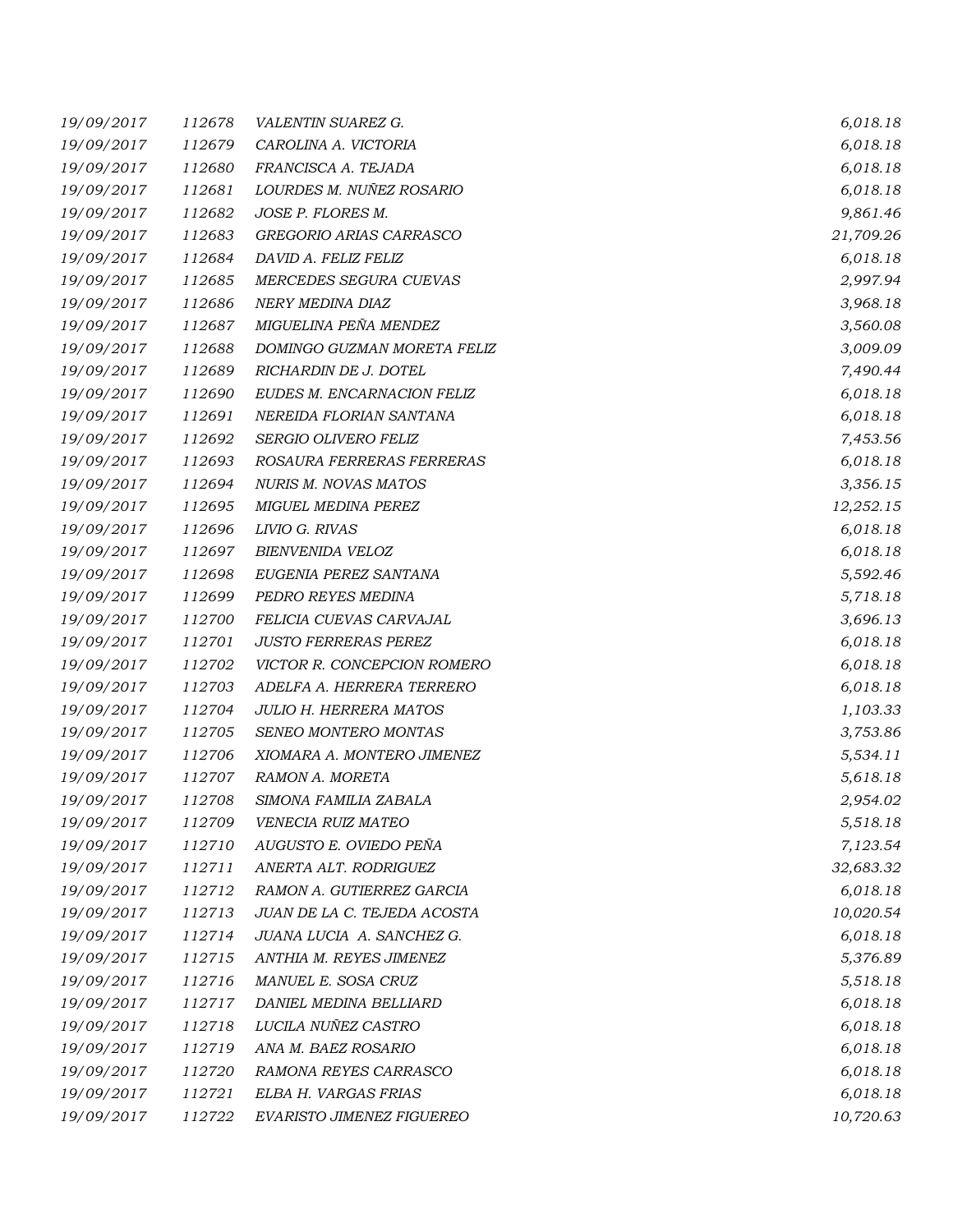| 19/09/2017 | 112723 | GUARINA E. MERCEDES HERNANDEZ FERDINARD | 6,018.18  |
|------------|--------|-----------------------------------------|-----------|
| 19/09/2017 | 112724 | LUIS J. BOURGET FROMETA                 | 38,387.50 |
| 19/09/2017 | 112725 | RUTH MONTALVO FRANCISCO                 | 29,497.03 |
| 19/09/2017 | 112726 | ROSARIO N. ARIAS GERMAN                 | 6,018.18  |
| 19/09/2017 | 112727 | ELIDA E. SANCHEZ NINA                   | 16,855.44 |
| 19/09/2017 | 112728 | ENEIDA DOMINGUEZ                        | 6,018.18  |
| 19/09/2017 | 112729 | JOSEFINA GURIDIS POZO                   | 6,018.18  |
| 19/09/2017 | 112730 | ALTAGRACIA M. PLACENCIO FORTUNA         | 6,018.18  |
| 19/09/2017 | 112731 | ARGENTINA ORTIZ PERDOMO                 | 3,781.79  |
| 19/09/2017 | 112732 | CARMELA MATOS TEJEDA                    | 6,018.18  |
| 19/09/2017 | 112733 | MARIA SEVERINO DE LEON                  | 6,018.18  |
| 19/09/2017 | 112734 | JULIANA PINEDA                          | 6,018.18  |
| 19/09/2017 | 112735 | MANUEL A. LEMONIER JIMENEZ              | 311.88    |
| 19/09/2017 | 112736 | MARITZA MEJIA DUVERGE                   | 5,518.18  |
| 19/09/2017 | 112737 | <b>JOSEFA REYES APONTE</b>              | 6,018.18  |
| 19/09/2017 | 112738 | CARMEN MA. MORALES MORALES              | 5,518.18  |
| 19/09/2017 | 112739 | <b>JULIA ARRIAGA PONTIER</b>            | 6,018.18  |
| 19/09/2017 | 112740 | HILDA L. LAMARCHE UBIERA                | 3,159.48  |
| 19/09/2017 | 112741 | EDELMIRA RAMIREZ DE ESPINAL             | 6,018.18  |
| 19/09/2017 | 112742 | LUCINDA ESPINAL                         | 5,834.18  |
| 19/09/2017 | 112743 | CARMEN A. CASADO MARTINEZ               | 6,018.18  |
| 19/09/2017 | 112744 | INES JOSE G.                            | 922.18    |
| 19/09/2017 | 112745 | <b>MELANIA BELEN</b>                    | 3,603.71  |
| 19/09/2017 | 112746 | MARINA VASQUEZ M.                       | 6,018.18  |
| 19/09/2017 | 112747 | JUANA JIMENEZ E.                        | 6,018.18  |
| 20/09/2017 | 112748 | ALEXANDRA REYES CUSTODIO                | 11,216.97 |
| 20/09/2017 | 112749 | JENNY A. MARTINEZ RIVERA                | 76,071.40 |
| 20/09/2017 | 112750 | ANA M. TAVERAS MALDONADO                | 17,947.15 |
| 20/09/2017 | 112751 | EDWARD A. GERONIMO SANCHEZ              | 4,078.89  |
| 20/09/2017 | 112752 | BETHANIA DEL C. CONCE POLANCO           | 44,867.79 |
| 20/09/2017 | 112753 | SIOMARA A. MERCEDES DE LA ROSA          | 11,216.97 |
| 20/09/2017 | 112754 | SHENIA M. ROSADO GENAO                  | 11,216.97 |
| 20/09/2017 | 112755 | ARGELIS A. ROJAS ESPINAL                | 11,216.97 |
| 20/09/2017 | 112756 | MABEL MA. DE LA CRUZ BAEZ               | 11,216.97 |
| 20/09/2017 | 112757 | ELIZABETH CEPEDA MUNOZ                  | 20,394.45 |
| 20/09/2017 | 112758 | MARTHA M. JAVIER CEDANO                 | 40,992.89 |
| 20/09/2017 | 112759 | CIRO Y. PEREZ FIGUEREO                  | 48,977.75 |
| 20/09/2017 | 112760 | JULIO C. HERNANDEZ JAVIER               | 49,704.13 |
| 20/09/2017 | 112761 | LENIN R. SOSA VASQUEZ                   | 51,104.13 |
| 20/09/2017 | 112762 | ALEXIS VASQUEZ ROSADO                   | 29,899.00 |
| 20/09/2017 | 112763 | ROBIN E. SANDOVAL FONTANA               | 51,104.13 |
| 20/09/2017 | 112764 | WASCAR D. ARIAS TEJEDA                  | 29,899.00 |
| 20/09/2017 | 112765 | MANUEL DE JS. MATOS ESPINOSA            | 18,800.00 |
| 20/09/2017 | 112766 | WILBERTO JUBILEO MARTINEZ               | 19,675.00 |
| 20/09/2017 | 112767 | MELVIN C. DEL ORBE SANCHEZ              | 16,375.00 |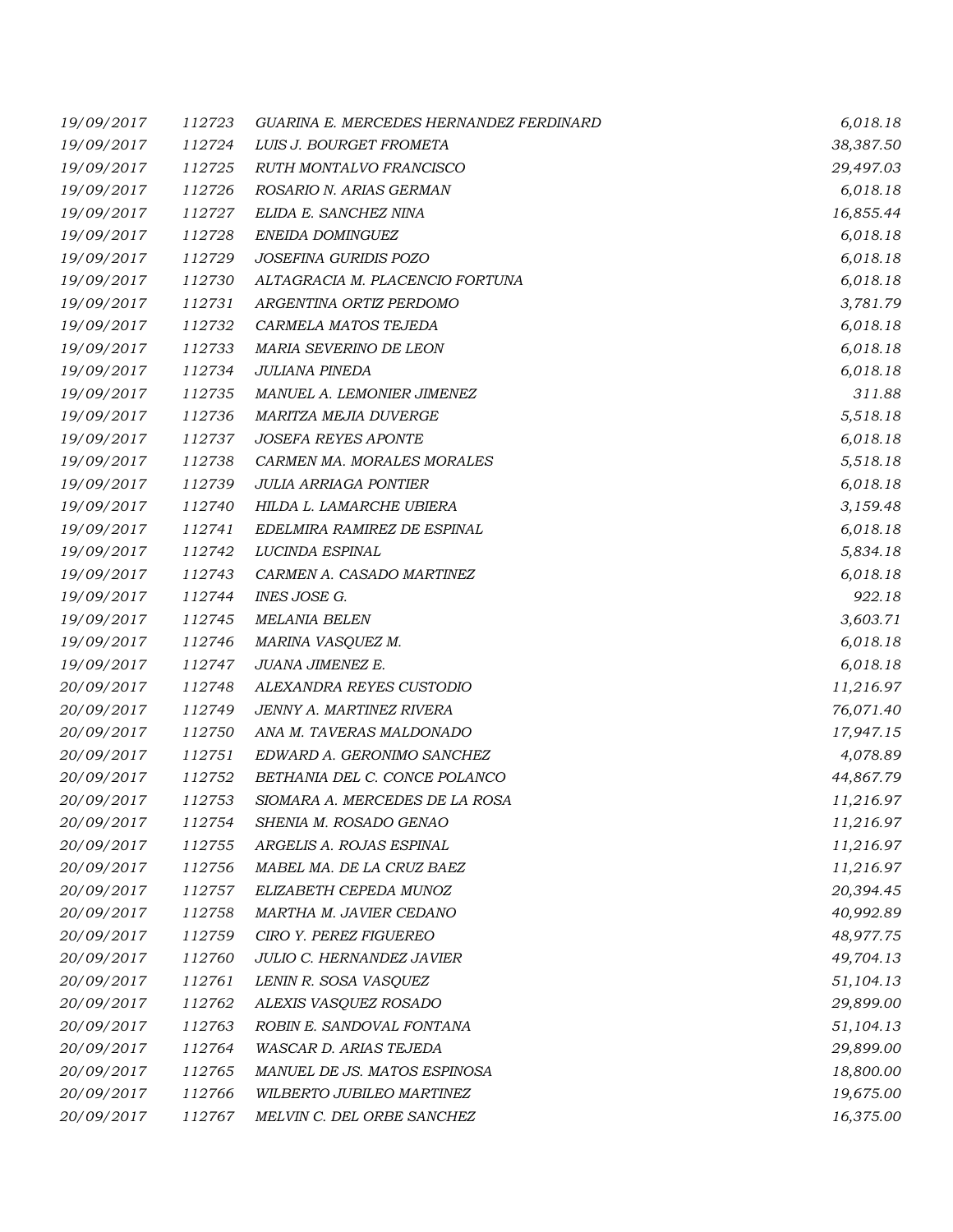| 20/09/2017 | 112768 | JOSE ML. DE PADUA MORENO          | 16,375.00     |
|------------|--------|-----------------------------------|---------------|
| 20/09/2017 | 112769 | HUGO D. REYES PEREZ               | 17,250.00     |
| 20/09/2017 | 112770 | <i>FAUSTO A. DUARTE BLANCO</i>    | 18,125.00     |
| 20/09/2017 | 112771 | ETNOEL D. REYES                   | 17,250.00     |
| 20/09/2017 | 112772 | GEOVANNA LEBRON PENA              | 18,125.00     |
| 20/09/2017 | 112773 | JARLIN ANT. FRIAS FRIAS           | 18,125.00     |
| 20/09/2017 | 112774 | YONATAN I. GARCIA PENA            | 17,250.00     |
| 20/09/2017 | 112775 | ESTEBAN LORENZO SEGURA DE LA CRUZ | 29,899.00     |
| 20/09/2017 | 112776 | MOISES GIL URENA                  | 19,675.00     |
| 20/09/2017 | 112777 | ANGEL G. ORTIZ GOMEZ              | 48,234.00     |
| 20/09/2017 | 112778 | CONSEJO DEL PODER JUDICIAL        | 27,125.00     |
| 20/09/2017 | 112779 | FONDO DE PENSIONES Y JUBILACIONES | 3,200.28      |
| 25/09/2017 | 112780 | ILKA M. MENDEZ SOSA               | 12,236.67     |
| 25/09/2017 | 112781 | KATHIA R. NUNEZ VENTURA           | 20,802.35     |
| 25/09/2017 | 112782 | LIGIA ALT. BATISTA SUSANA         | 43,032.29     |
| 25/09/2017 | 112783 | MIGUEL A. BAEZ PAYANO             | 48,924.00     |
| 25/09/2017 | 112784 | LAURA I. ROA PAREDES              | 47,519.08     |
| 25/09/2017 | 112785 | MARY C. CASTILLO GERMAN           | 52,005.87     |
| 25/09/2017 | 112786 | <b>BLAURY LUCIANO FERRERAS</b>    | 35,282.41     |
| 25/09/2017 | 112787 | ELIZABETH CEPEDA MUNOZ            | 51,394.07     |
| 25/09/2017 | 112788 | VIRGINIA L. LIBURD MEDINA         | 69,953.02     |
| 26/09/2017 | 112789 | FONDO DE PENSIONES Y JUBILACIONES | 106,896.52    |
| 26/09/2017 | 112790 | COLECTOR DE IMPUESTOS INTERNOS    | 9,634.48      |
| 26/09/2017 | 112791 | CONSEJO DEL PODER JUDICIAL        | 875.00        |
| 26/09/2017 | 112792 | SGTO. MR. MARINO SOLANO SANTOS    | 0.00          |
| 26/09/2017 | 112793 | SGTO. MR. MARINO SOLANO SANTOS    | 4,000.00      |
| 28/09/2017 | 112794 | FONDO DE PENSIONES Y JUBILACIONES | 11,309,760.19 |
| 28/09/2017 | 112795 | INSTITUTO NACIONAL DE LA VIVIENDA | 366.95        |
| 28/09/2017 | 112796 | DOMINGA REYNOSO MOLINA            | 2,000.00      |
| 28/09/2017 | 112797 | EMMACULADA N. DEL ORBE PEREZ      | 4,000.00      |
| 28/09/2017 | 112798 | YAHAIRA ALT. RAMOS QUEZADA        | 3,000.00      |
| 28/09/2017 | 112799 | YANIA MARMOL PUELLO               | 2,000.00      |
| 28/09/2017 | 112800 | JOHANNA MARTINEZ BATISTA          | 2,000.00      |
| 28/09/2017 | 112801 | JOSEFINA MERCEDES REYES ESPINAL   | 3,000.00      |
| 28/09/2017 | 112802 | INSTITUTO DE AUXILIOS Y VIVIENDA  | 1,873.69      |
| 28/09/2017 | 112803 | FUNDACION DE CREDITO EDUCATIVO    | 462,970.16    |
| 28/09/2017 | 112804 | CONSEJO DEL PODER JUDICIAL        | 334,758.69    |
| 28/09/2017 | 112805 | CONSEJO DEL PODER JUDICIAL        | 5,000.00      |
| 28/09/2017 | 112806 | CARLOS ML. MENDEZ L.              | 7,050.00      |
| 28/09/2017 | 112807 | AURA MARIA YBELICE MERCEDES       | 2,000.00      |
| 28/09/2017 | 112808 | LISSET MARIBEL HERNANDEZ PENA     | 6,000.00      |
| 28/09/2017 | 112809 | NURYS LANDA VALDEZ SANCHEZ        | 2,500.00      |
| 28/09/2017 | 112810 | CONSEJO DEL PODER JUDICIAL        | 15,386.80     |
| 28/09/2017 | 112811 | ESCUELA NACIONAL DE LA JUDICATURA | 7,770.00      |
| 28/09/2017 | 112812 | CONSEJO DEL PODER JUDICIAL        | 3,500.00      |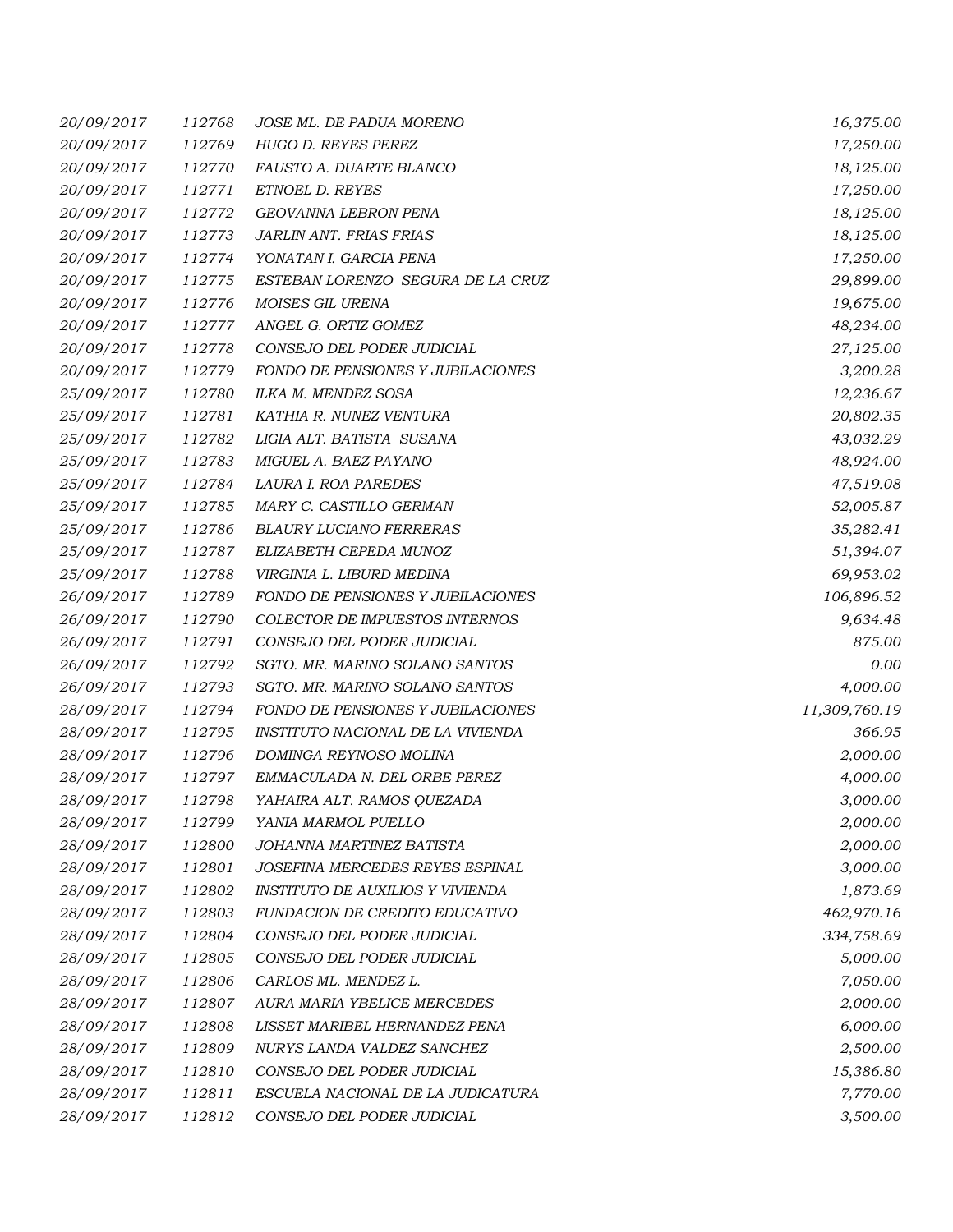| 28/09/2017 | 112813 | CONSEJO DEL PODER JUDICIAL               | 195,775.64 |
|------------|--------|------------------------------------------|------------|
| 28/09/2017 | 112814 | DULCE MARIA AQUINO GONZALEZ              | 3,600.00   |
| 28/09/2017 | 112815 | NAZARET ALMONTE SUAREZ                   | 7,500.00   |
| 28/09/2017 | 112816 | <b>INSTITUTO DE AUXILIOS Y VIVIENDAS</b> | 161,625.00 |
| 28/09/2017 | 112817 | <b>MAILENY RICHIEZ</b>                   | 3,500.00   |
| 28/09/2017 | 112818 | CONSEJO DEL PODER JUDICIAL               | 2,535.37   |
| 28/09/2017 | 112819 | FAVIANA L. MATOS MATOS                   | 2,000.00   |
| 28/09/2017 | 112820 | <b>WENDY VALERIO DE PARKER</b>           | 3,800.00   |
| 28/09/2017 | 112821 | LAURIDISY SANCHEZ ORTIZ                  | 10,000.00  |
| 28/09/2017 | 112822 | NOHEMI E. FELIZ URBAEZ                   | 6,500.00   |
| 28/09/2017 | 112823 | ANGELITA ROSARIO MONTES DE OCA           | 4,000.00   |
| 28/09/2017 | 112824 | CONSEJO DEL PODER JUDICIAL               | 2,000.00   |
| 28/09/2017 | 112825 | CONSEJO DEL PODER JUDICIAL               | 21,030.29  |
| 28/09/2017 | 112826 | CONSEJO DEL PODER JUDICIAL               | 7,468.75   |
| 28/09/2017 | 112827 | CONSEJO DEL PODER JUDICIAL               | 2,800.00   |
| 28/09/2017 | 112828 | JULIA N. PIANTINI                        | 5,000.00   |
| 28/09/2017 | 112829 | CONSEJO DEL PODER JUDICIAL               | 10,870.00  |
| 28/09/2017 | 112830 | CONSEJO DEL PODER JUDICIAL               | 3,063.00   |
| 28/09/2017 | 112831 | <b>INSTITUTO DE AUXILIOS Y VIVIENDAS</b> | 175.00     |
| 28/09/2017 | 112832 | FONDO DE PENSIONES Y JUBILACIONES        | 95,868.49  |
| 28/09/2017 | 112833 | CONSEJO DEL PODER JUDICIAL               | 78,812.65  |
| 28/09/2017 | 112834 | COOPNASEJU                               | 71,906.00  |
| 28/09/2017 | 112835 | COOPNASEJU                               | 114,982.73 |
| 28/09/2017 | 112836 | CONSEJO DEL PODER JUDICIAL               | 875.00     |
| 29/09/2017 | 112837 | CRESCENCIO RAMOS VARGAS                  | 10,650.00  |
| 29/09/2017 | 112838 | JOSE L. DE LA ROSA MONEGRO               | 26,664.00  |
| 29/09/2017 | 112839 | PEDRO A. POLANCO JIMENEZ                 | 19,392.00  |
| 29/09/2017 | 112840 | PEDRO L. POLANCO MORILLO                 | 26,832.96  |
| 29/09/2017 | 112841 | JUAN C. JIMENEZ HIDALGO                  | 26,460.00  |
| 29/09/2017 | 112842 | BERTIS V. CRUZ MOTA                      | 9,308.00   |
| 29/09/2017 | 112843 | VICTOR M. GOMEZ LOPEZ                    | 9,308.00   |
| 29/09/2017 | 112844 | ESTHEPHANY BELTRAN VALDEZ                | 16,592.00  |
| 29/09/2017 | 112845 | CHARINA M. VASQUEZ VASQUEZ               | 41,520.00  |
| 29/09/2017 | 112846 | YOALINA GOMEZ RODRIGUEZ                  | 25,961.67  |
| 29/09/2017 | 112847 | JOSE SANTOS DE JESUS                     | 19,342.76  |
| 29/09/2017 | 112848 | LETICIA R. GOMEZ PIMENTEL                | 38,710.52  |
| 29/09/2017 | 112849 | <b>JUAN FCO. BELTRE TAVERAS</b>          | 34,836.97  |
| 29/09/2017 | 112850 | RAFAEL U. HERRERA                        | 7,051.60   |
| 29/09/2017 | 112851 | STEPHANIE RAMIREZ ALVAREZ                | 9,316.00   |
| 29/09/2017 | 112852 | ROSA MA. MARTINEZ TAPIA                  | 25,555.79  |
| 29/09/2017 | 112853 | JOHANNA E. SUERO DE LOS SANTOS           | 40,400.00  |
| 29/09/2017 | 112854 | JON E. GERALDINO HERNANDEZ               | 27,400.00  |
| 29/09/2017 | 112855 | MANUEL O. CIPRIAN MATOS                  | 20,988.00  |
| 29/09/2017 | 112856 | SULEYMY QUINTANA VASQUEZ                 | 7,722.11   |
| 29/09/2017 | 112857 | AMELIA M. SOSA ACEVEDO                   | 14,148.00  |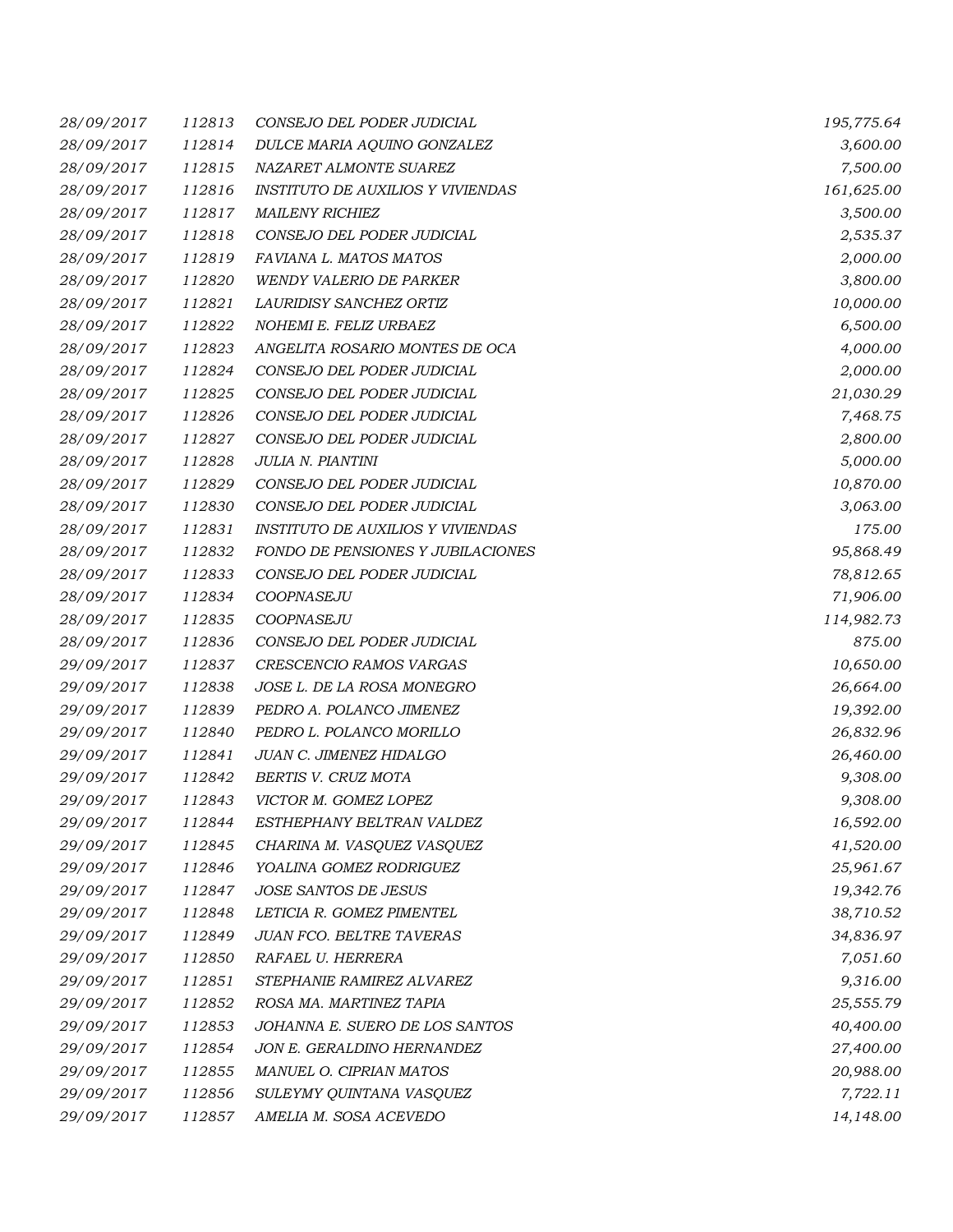| 29/09/2017 | 112858 | DAURIS A SOSA PEÑA                       | 14,069.36 |
|------------|--------|------------------------------------------|-----------|
| 29/09/2017 | 112859 | MARCOS D. MENDOZA REYES                  | 27,048.00 |
| 29/09/2017 | 112860 | ZORANYELI D. JIMENEZ FERREIRA            | 22,836.00 |
| 29/09/2017 | 112861 | SCARLETTE CACERES ANGELES                | 17,292.00 |
| 29/09/2017 | 112862 | FRANKAYSIS M. ROSARIO SILVA              | 13,284.00 |
| 29/09/2017 | 112863 | ROSALBA ALT. TIBURCIO COLON              | 10,480.00 |
| 29/09/2017 | 112864 | MARICUSA DEL C. FRIAS MARTE              | 10,588.91 |
| 29/09/2017 | 112865 | LUIS R. ARVELO CRUZ                      | 10,960.00 |
| 29/09/2017 | 112866 | ANNY L. ROBLES CABA                      | 34,060.00 |
| 29/09/2017 | 112867 | ELIZABETH M. TORIBIO FERNANDEZ           | 22,836.00 |
| 29/09/2017 | 112868 | FRANCISCO A. MERCEDES FERRERAS           | 26,664.00 |
| 29/09/2017 | 112869 | VIANSY MARTINEZ TEJADA                   | 19,404.00 |
| 29/09/2017 | 112870 | YENNY A. BRITO POLANCO                   | 16,236.00 |
| 29/09/2017 | 112871 | CINTHIA K. DEL ORBE                      | 12,161.35 |
| 29/09/2017 | 112872 | ANTONIA R. NUÑEZ MENDOZA                 | 17,292.00 |
| 29/09/2017 | 112873 | LUZ DEL A. ACOSTA RAMON                  | 9,956.00  |
| 29/09/2017 | 112874 | JULIO C. SEGURA MORA                     | 82,442.66 |
| 29/09/2017 | 112875 | JUNIOR C. SANLATE FELIZ                  | 30,576.00 |
| 29/09/2017 | 112876 | DAYARIS E. PINEDA ACOSTA                 | 25,833.60 |
| 29/09/2017 | 112877 | LUIS ML. PEREZ RAMIREZ                   | 8,923.48  |
| 29/09/2017 | 112878 | JOANNY GUZMAN REGALADO                   | 19,388.00 |
| 29/09/2017 | 112879 | GISSELL MDES. CASTILLO MERCEDES          | 20,960.00 |
| 29/09/2017 | 112880 | ROELVI S. SEGURA SANTANA                 | 28,296.00 |
| 29/09/2017 | 112881 | KATERINE F. RIVERA CASTILLO              | 9,996.00  |
| 29/09/2017 | 112882 | JORGE L. LARA JAIME                      | 6,032.00  |
| 29/09/2017 | 112883 | NOEMI Y. MEJIA MORA                      | 19,680.00 |
| 29/09/2017 | 112884 | MICHAEL A. MARTINEZ GONZALEZ             | 16,722.04 |
| 29/09/2017 | 112885 | MARIELY ALT. CHAVEZ MOREL                | 24,628.00 |
| 29/09/2017 | 112886 | CLAUDIA E. JIMENEZ VALDEZ                | 19,652.77 |
| 29/09/2017 | 112887 | YSAURA E. RIJO CASILLA                   | 16,244.00 |
| 29/09/2017 | 112888 | AYARIS Y. VALDEZ ALVAREZ                 | 37,002.75 |
| 29/09/2017 | 112889 | <b>KEYVAN A. ARIAS TORRES</b>            | 16,244.00 |
| 29/09/2017 | 112890 | VANESSA A. MARTINEZ GUERRERO             | 13,100.00 |
| 29/09/2017 | 112891 | LIZANDRO ALB. HERNANDEZ ORTEGA           | 37,976.00 |
| 29/09/2017 | 112892 | TANIA R. RIVAS DUARTE                    | 21,569.60 |
| 29/09/2017 | 112893 | ANGEL B. ANTUNA                          | 17,871.96 |
| 29/09/2017 | 112894 | GERLYN AQUINO PEÑA                       | 25,756.00 |
| 29/09/2017 | 112895 | KRYSMEIRY G. ESTEVEZ                     | 10,960.00 |
| 29/09/2017 | 112896 | <b>IVELISSE ALVAREZ TEJADA</b>           | 25,756.00 |
| 29/09/2017 | 112897 | KAROLINE MARTINEZ SANCHEZ                | 16,988.00 |
| 29/09/2017 | 112898 | ANADINA BAEZ ARACENA                     | 21,808.00 |
| 29/09/2017 | 112899 | MARIA C. GOMEZ HELENA                    | 14,519.99 |
| 29/09/2017 | 112900 | LEUDIS A. CASTILLO GONZALEZ              | 39,372.00 |
| 29/09/2017 | 112901 | <b>INSTITUTO DE AUXILIOS Y VIVIENDAS</b> | 350.00    |
| 29/09/2017 | 112902 | FONDO DE PENSIONES Y JUBILACIONES        | 11,361.27 |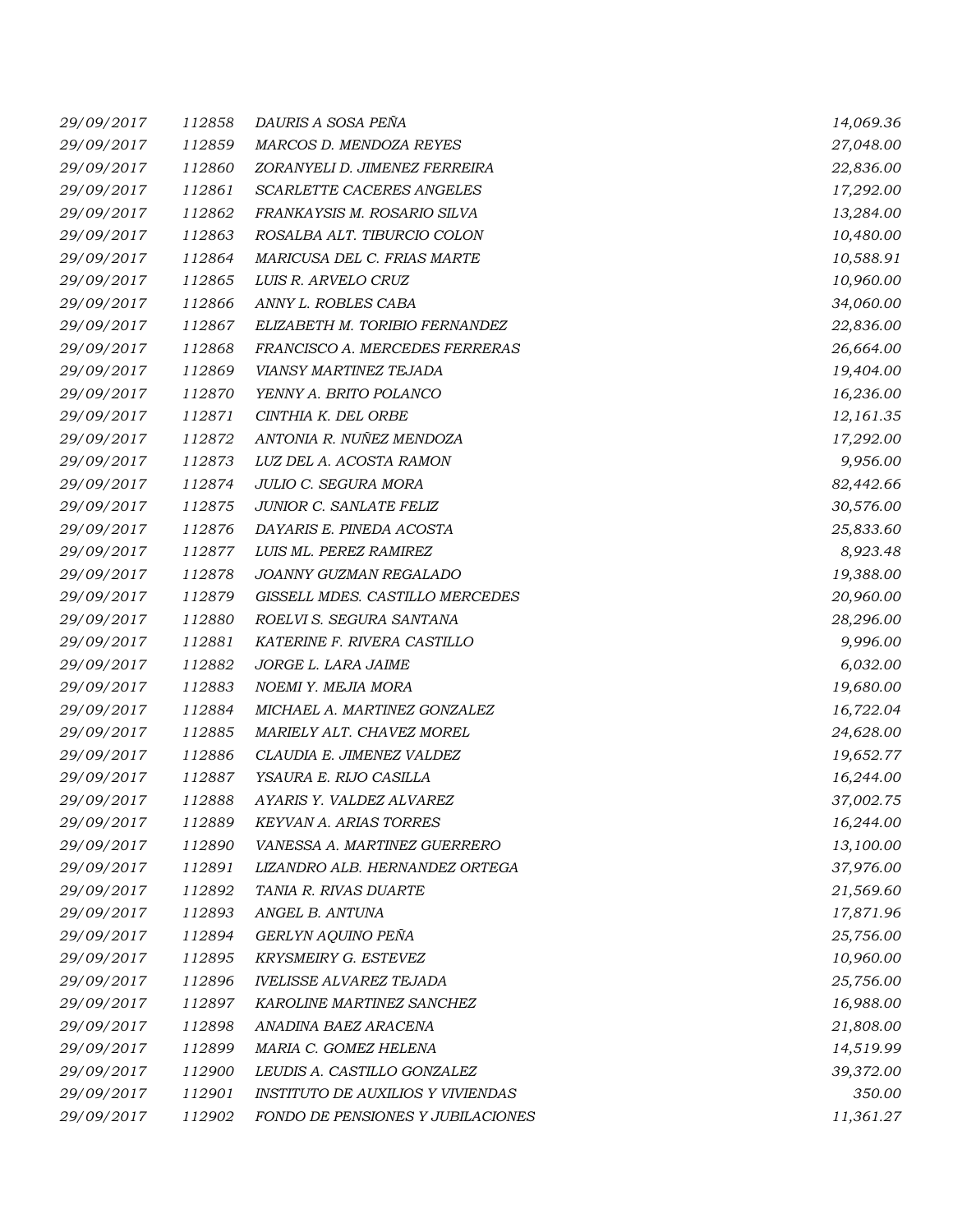| 29/09/2017 | 112903 | CONSEJO DEL PODER JUDICIAL               | 6,220.63      |
|------------|--------|------------------------------------------|---------------|
| 29/09/2017 | 112904 | TTE. COR. RICHARD ANT. ROA DE LA ROSA    | 19,000.00     |
| 29/09/2017 | 112905 | CAP. EDRUY REYES RAMIREZ                 | 14,000.00     |
| 29/09/2017 | 112906 | 2DO. TTE. JULIO A. ARIAS BATISTA         | 12,000.00     |
| 29/09/2017 | 112907 | SGTO. MR. NORBERTO J. CANDELARIO SANCHEZ | 11,000.00     |
| 29/09/2017 | 112908 | SGTO. FREDDY A. DE LA CRUZ RAMIREZ       | 10,000.00     |
| 29/09/2017 | 112909 | CABO. JUAN B. FLORES QUEZADA             | 8,000.00      |
| 29/09/2017 | 112910 | RASO. CARLOS J. GUERRERO SOSA            | 8,000.00      |
| 29/09/2017 | 112911 | 1ER. TTE. ESQUEL R. GUTIERREZ CEPEDA     | 5,850.00      |
| 29/09/2017 | 112912 | 2DO. TTE. CRISTIAN LEBRON COLAS          | 5,400.00      |
| 29/09/2017 | 112913 | SGTO. MR. JOSE L. TERRERO URBAEZ         | 4,950.00      |
| 29/09/2017 | 112914 | CABO. NEY R. PIÑA PEREZ                  | 3,600.00      |
| 29/09/2017 | 112915 | RASO. AYRTON A. ANTIGUA ALCANTARA        | 5,333.33      |
| 29/09/2017 | 112916 | CAP. FRANCISCO MEDRANO SABINO            | 6,300.00      |
| 29/09/2017 | 112917 | SGTO. CARMEN L. FAMILIA ALCALA           | 6,666.67      |
| 29/09/2017 | 112918 | TTE. DE CORBETA LUIS MI. DIAZ PEREZ      | 4,500.00      |
| 29/09/2017 | 112919 | 1ER. TTE. ALEXANDER SORIANO VALDEZ       | 5,333.33      |
| 29/09/2017 | 112920 | SGTO. MR. JULIO C. LIRIANO               | 7,333.33      |
| 29/09/2017 | 112921 | RASO AYRTON A. ANTIGUA ALCANTARA         | 5,333.33      |
| 29/09/2017 | 112922 | COLECTOR DE IMPUESTOS INTERNOS           | 21,546.20     |
| 29/09/2017 | 112923 | <b>ANDRES SEVERINO</b>                   | 91,800.00     |
| 29/09/2017 | 112924 | HECTOR J. DAVID RONDON                   | 84,600.00     |
| 29/09/2017 | 112925 | ANGELA M. AMARANTE FERNANDEZ             | 208,048.85    |
| 29/09/2017 | 112926 | MARY NUNEZ GBARCIA                       | 0.00          |
| 29/09/2017 | 112927 | TIRSO VALDEZ RUIZ                        | 69,000.00     |
| 29/09/2017 | 112928 | VIRGEN PEREZ ENCARNACION                 | 70,800.00     |
| 29/09/2017 | 112929 | <b>RAMON ANT. REYES PEGUERO</b>          | 62,220.00     |
| 29/09/2017 | 112930 | PILAR GUZMAN DE RAMIREZ                  | 91,100.80     |
| 29/09/2017 | 112931 | FONDO DE PENSIONES Y JUBILACIONES        | 19,995,735.47 |
| 29/09/2017 | 112932 | COLECTOR DE IMPUESTOS INTERNOS           | 3,435,134.75  |
| 29/09/2017 | 112933 | <b>ANDRES SEVERINO</b>                   | 24,021.00     |
| 29/09/2017 | 112934 | HECTOR J. DAVID RONDON                   | 26,555.00     |
| 29/09/2017 | 112935 | ANGELA M. AMARANTE FERNANDEZ             | 65,827.58     |
| 29/09/2017 | 112936 | <b>MARY NUNEZ GARCIA</b>                 | 17,456.17     |
| 29/09/2017 | 112937 | TIRSO VALDEZ RUIZ                        | 11,538.33     |
| 29/09/2017 | 112938 | VIRGEN PEREZ ENCARNACION                 | 12,783.33     |
| 29/09/2017 | 112939 | <b>RAMON ANT. REYES PEGUERO</b>          | 18,666.00     |
| 29/09/2017 | 112940 | PILAR GUZMAN DE RAMIREZ                  | 18,169.55     |
| 29/09/2017 | 112941 | ROSA M. GONZALEZ ROJAS                   | 21,877.00     |
| 29/09/2017 | 112942 | JULIO C. SISA SUERO                      | 33,883.33     |
| 29/09/2017 | 112943 | <b>MARY NUNEZ GARCIA</b>                 | 62,220.00     |
| 29/09/2017 | 112944 | KAREN G. CASTILLO CASTILLO               | 67,709.63     |
| 29/09/2017 | 112945 | KATHIA R. NUNEZ VENTURA                  | 33,446.92     |
| 29/09/2017 | 112946 | EDWARD A. GERONIMO SANCHEZ               | 43,032.29     |
| 29/09/2017 | 112947 | ORLANDO J. BELTRE SERRANO                | 4,994.38      |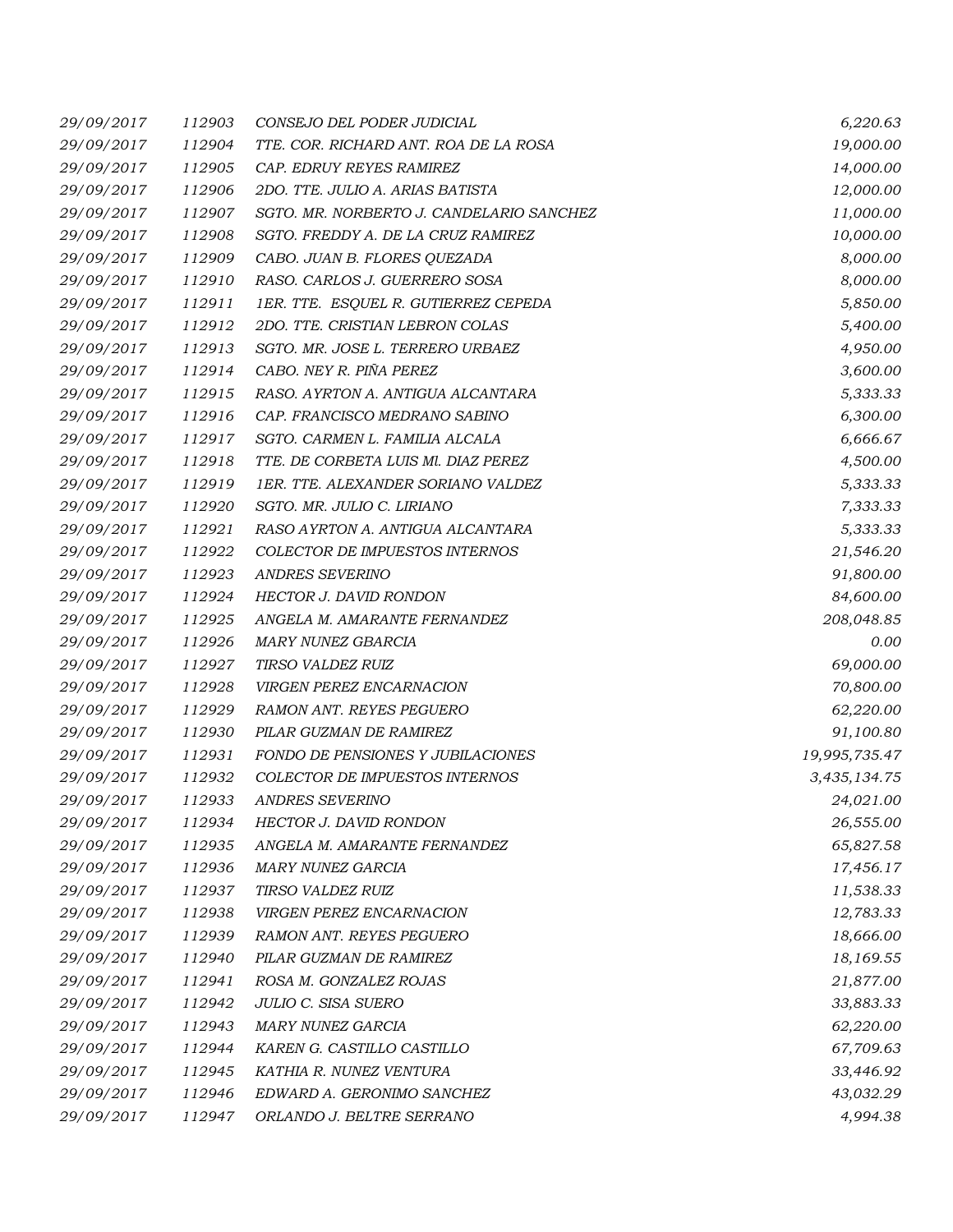| 29/09/2017 | 112948 | DARIEL CARVAJAL ESPINAL              | 4,994.38   |
|------------|--------|--------------------------------------|------------|
| 29/09/2017 | 112949 | RICHARD A. NUÑEZ VERAS               | 4,994.38   |
| 29/09/2017 | 112950 | DIOMARIS MORENO VALDEZ               | 10,417.87  |
| 29/09/2017 | 112951 | MERY C. MATTA HILARIO                | 20,394.46  |
| 29/09/2017 | 112952 | NELSON B. DE LA ROSA PAULINO         | 28,552.25  |
| 29/09/2017 | 112953 | BADIA A. WEHBE GUZMAN                | 97,893.42  |
| 29/09/2017 | 112954 | VIDAL A. TORIBIO CRUZ                | 90,877.72  |
| 29/09/2017 | 112955 | SENIA MONTERO ALVAREZ                | 24,473.34  |
| 29/09/2017 | 112956 | CANDIDA OLIVO                        | 75,581.84  |
| 29/09/2017 | 112957 | FRANCIA Y. CLASE CLASE               | 36,710.03  |
| 29/09/2017 | 112958 | JUNIOR A. NICASIO GARCIA             | 4,994.38   |
| 29/09/2017 | 112959 | EDUARDO R. ESPINAL RODRIGUEZ         | 4,994.38   |
| 29/09/2017 | 112960 | SAMUEL ENRIQUE SOSA                  | 4,994.38   |
| 29/09/2017 | 112961 | MIGUELINA CRUZ PERALTA               | 4,994.38   |
| 29/09/2017 | 112962 | RONALDY DIAZ RODRIGUEZ               | 15,538.07  |
| 29/09/2017 | 112963 | ILCANIA Y. CABRERA CABRERA           | 6,329.08   |
| 29/09/2017 | 112964 | PEDRO ANT. ORTEGA GRULLON            | 48,538.81  |
| 29/09/2017 | 112965 | GRISELDA LIRANZO MARTINEZ DE DE ASIS | 8,157.78   |
| 29/09/2017 | 112966 | JUAN ANT. REYES UREÑA                | 20,394.46  |
| 29/09/2017 | 112967 | BRACILIA DEL C. CORTES RAPOSO        | 2,692.07   |
| 29/09/2017 | 112968 | ROSA MA. PAREDES CALCAÑO             | 12,236.67  |
| 29/09/2017 | 112969 | LUIS N. GOMEZ GIL                    | 36,710.03  |
| 29/09/2017 | 112970 | PURA M. LOPEZ CRUZ                   | 88,348.80  |
| 29/09/2017 | 112971 | ELIZABETH MARTE LIRIO                | 48,600.00  |
| 29/09/2017 | 112972 | LIDIA A. PUIG FRANCISCO              | 37,688.98  |
| 29/09/2017 | 112973 | LORENZO A. VARGAS CRUZ               | 97,200.00  |
| 29/09/2017 | 112974 | ANA R. DE LEON GUZMAN                | 48,600.00  |
| 29/09/2017 | 112975 | CESAR E. CABRAL ORTIZ                | 20,394.46  |
| 29/09/2017 | 112976 | MODESTO R. CAMACHO SANTANA           | 219,689.10 |
| 29/09/2017 | 112977 | MILTON C. MONTES POLANCO             | 28,552.23  |
| 29/09/2017 | 112978 | ROSA M. ALMONTE FRANCISCO            | 48,600.00  |
| 29/09/2017 | 112979 | BERNARDINA PEÑA JIMENEZ              | 48,600.00  |
| 29/09/2017 | 112980 | HILARIA ALT. PERALTA JIMENEZ         | 48,600.00  |
| 29/09/2017 | 112981 | GRISELDA R. SALAZAR TAVERAS          | 11,397.78  |
| 29/09/2017 | 112982 | JOSEFINA COMPRES SANTANA             | 29,998.89  |
| 29/09/2017 | 112983 | CAROLYN D. BONILLA ESPINO            | 16,174.32  |
| 29/09/2017 | 112984 | ADALGISA M. TEJADA DE AZA            | 77,760.00  |
| 29/09/2017 | 112985 | JOSE F. THEN REINOSO                 | 28,552.23  |
| 29/09/2017 | 112986 | ALBANIA ALT. CONTRERAS SANCHEZ       | 95,008.28  |
| 29/09/2017 | 112987 | YIRALDY ALT. HERNANDEZ GONZALEZ      | 9,463.03   |
| 29/09/2017 | 112988 | FRANCISCO TORRES DE LA CRUZ          | 48,600.00  |
| 29/09/2017 | 112989 | <b>JUAN FERMIN HERNANDEZ</b>         | 5,384.14   |
| 29/09/2017 | 112990 | FRANCISCO ALB. ANTIGUA PORTUHONDO    | 74,520.00  |
| 29/09/2017 | 112991 | ARISLEIDY BURGOS POLANCO             | 13,460.35  |
| 29/09/2017 | 112992 | LUISA M. VILLAFAÑA ESCAÑO            | 52,862.45  |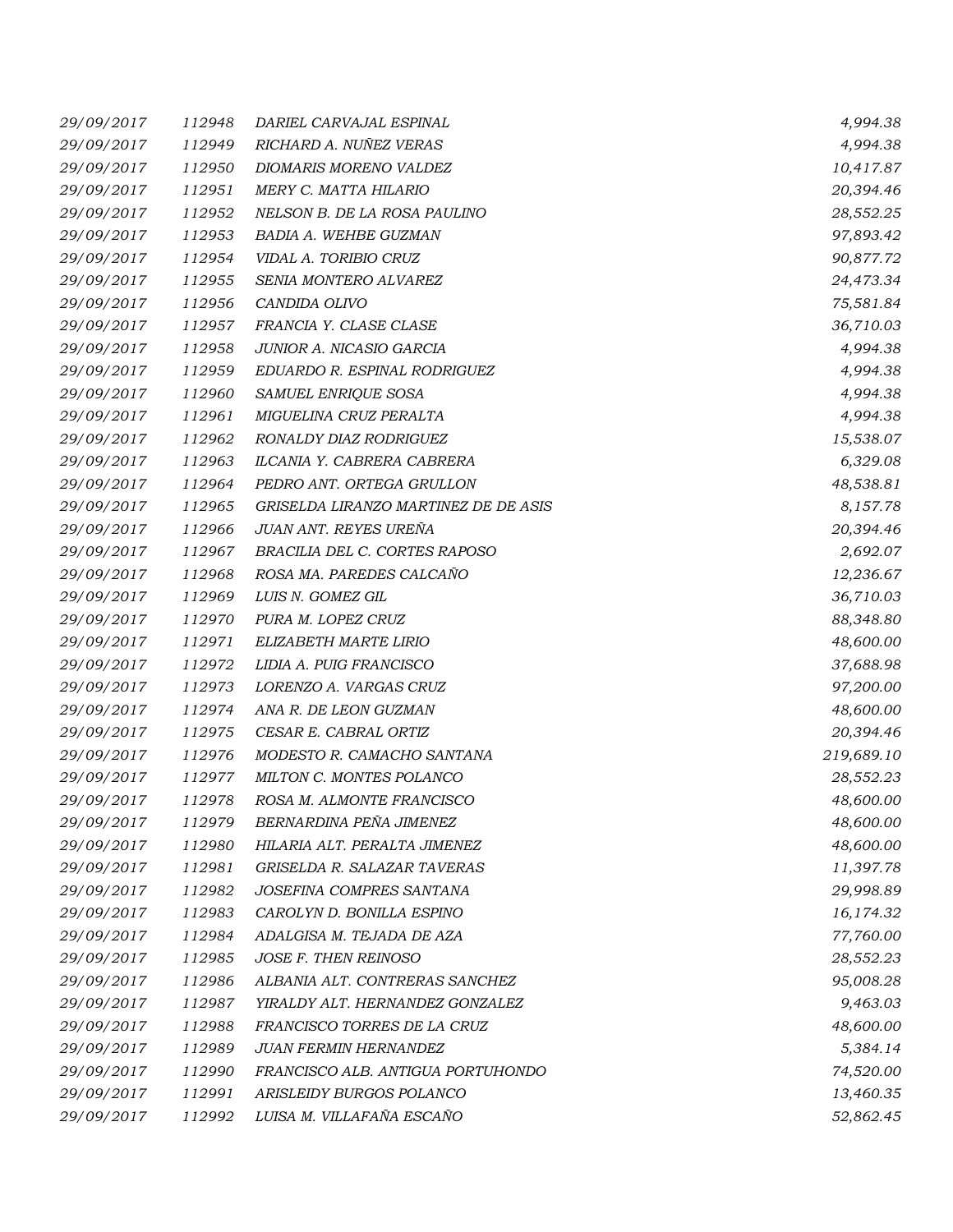| 29/09/2017 | 112993 | EDIS Y. RODRIGUEZ MUÑOZ          | 53,025.61  |
|------------|--------|----------------------------------|------------|
| 29/09/2017 | 112994 | MANUEL GUEVARA FERRERAS          | 49,879.40  |
| 29/09/2017 | 112995 | RUTH M. GONZALEZ DE LOS SANTOS   | 52,862.43  |
| 29/09/2017 | 112996 | EUDOCIO FERRERAS MEDINA          | 53,025.57  |
| 29/09/2017 | 112997 | WILSON J. SIERRA FERRERAS        | 106,051.17 |
| 29/09/2017 | 112998 | LUISA I. MATOS SAMBOY            | 48,946.72  |
| 29/09/2017 | 112999 | MIGUEL VALDEZ PEREZ              | 44,867.82  |
| 29/09/2017 | 113000 | MIGUEL A. PEREZ MENDEZ           | 106,051.14 |
| 29/09/2017 | 113001 | WILFREDO ENCARNACION JIMENEZ     | 10,768.28  |
| 29/09/2017 | 113002 | DENNIS M. PEREZ GUZMAN           | 48,946.68  |
| 29/09/2017 | 113003 | JOSELYN A. MATEO SALCIE          | 57,104.46  |
| 29/09/2017 | 113004 | VALDEMIRA BAUTISTA LEBRON        | 2,692.07   |
| 29/09/2017 | 113005 | RUTH E. BRIOSO DE LEON           | 5,384.14   |
| 29/09/2017 | 113006 | MELANIO MATOS JIMENEZ            | 15,703.73  |
| 29/09/2017 | 113007 | DOMINGA T. MORILLO MONTERO       | 4,078.89   |
| 29/09/2017 | 113008 | DIOGENES OGANDO OGANDO           | 4,078.89   |
| 29/09/2017 | 113009 | SERVIO ANT. MONTILLA MONTILLA    | 4,078.89   |
| 29/09/2017 | 113010 | JAVIERCA ANT. GOMEZ              | 9,720.00   |
| 29/09/2017 | 113011 | JACKELINE DE JS. TORIBIO FORTUNA | 4,078.89   |
| 29/09/2017 | 113012 | ANA A. HENRIQUEZ GUZMAN          | 153,162.36 |
| 29/09/2017 | 113013 | ALEYDA FRANCO TEJADA             | 2,692.07   |
| 29/09/2017 | 113014 | TOMAS TAVERAS PEREZ              | 27,165.41  |
| 29/09/2017 | 113015 | RAMON ALB. ROMANO CONTRERAS      | 21,536.56  |
| 29/09/2017 | 113016 | EVELYN G. GARCIA VALDEZ          | 12,658.16  |
| 29/09/2017 | 113017 | SANTO A. CASILLA BAUTISTA        | 15,538.07  |
| 29/09/2017 | 113018 | VICTOR M. MOREL CARREÑO          | 15,538.07  |
| 29/09/2017 | 113019 | BENITO DE LA ROSA PEREZ          | 4,078.89   |
| 29/09/2017 | 113020 | ANGELA M. GONZALEZ HERRERA       | 8,157.78   |
| 29/09/2017 | 113021 | RAFAEL B. SOTO SEPULVEDA         | 16,315.56  |
| 29/09/2017 | 113022 | MANUELICA MEDINA BELTRE          | 4,078.89   |
| 29/09/2017 | 113023 | ZOILA A. RAMIREZ CASTILLO        | 25,778.59  |
| 29/09/2017 | 113024 | JOSE M. DE LA ROSA               | 12,236.67  |
| 29/09/2017 | 113025 | JOSE A. REYES MEJIA              | 16,315.57  |
| 29/09/2017 | 113026 | YENNI PEREZ PEREZ                | 21,934.11  |
| 29/09/2017 | 113027 | ARANIBAL MANZANO ZAPATA          | 74,480.56  |
| 29/09/2017 | 113028 | DIOMEDY NOBOA GUEVARA            | 12,533.78  |
| 29/09/2017 | 113029 | GERTRUDIS M. ADAMES BATISTA      | 5,384.14   |
| 29/09/2017 | 113030 | YOKARY I. GAUTREAUX DE LA CRUZ   | 59,714.97  |
| 29/09/2017 | 113031 | OSCAR MOQUETE CUEVAS             | 2,692.07   |
| 29/09/2017 | 113032 | PEDRO P. GARCIA VASQUEZ          | 9,463.03   |
| 29/09/2017 | 113033 | AMAURIS A. PEÑA GARCIA           | 67,546.44  |
| 29/09/2017 | 113034 | VIRGINIA F. PERALTA HERRERA      | 16,315.56  |
| 29/09/2017 | 113035 | VALENTINA A. MATOS DE LOS SANTOS | 29,694.34  |
| 29/09/2017 | 113036 | MARIO E. GOMEZ SILVERIO          | 5,384.14   |
| 29/09/2017 | 113037 | CARMEN CRUZ                      | 8,076.21   |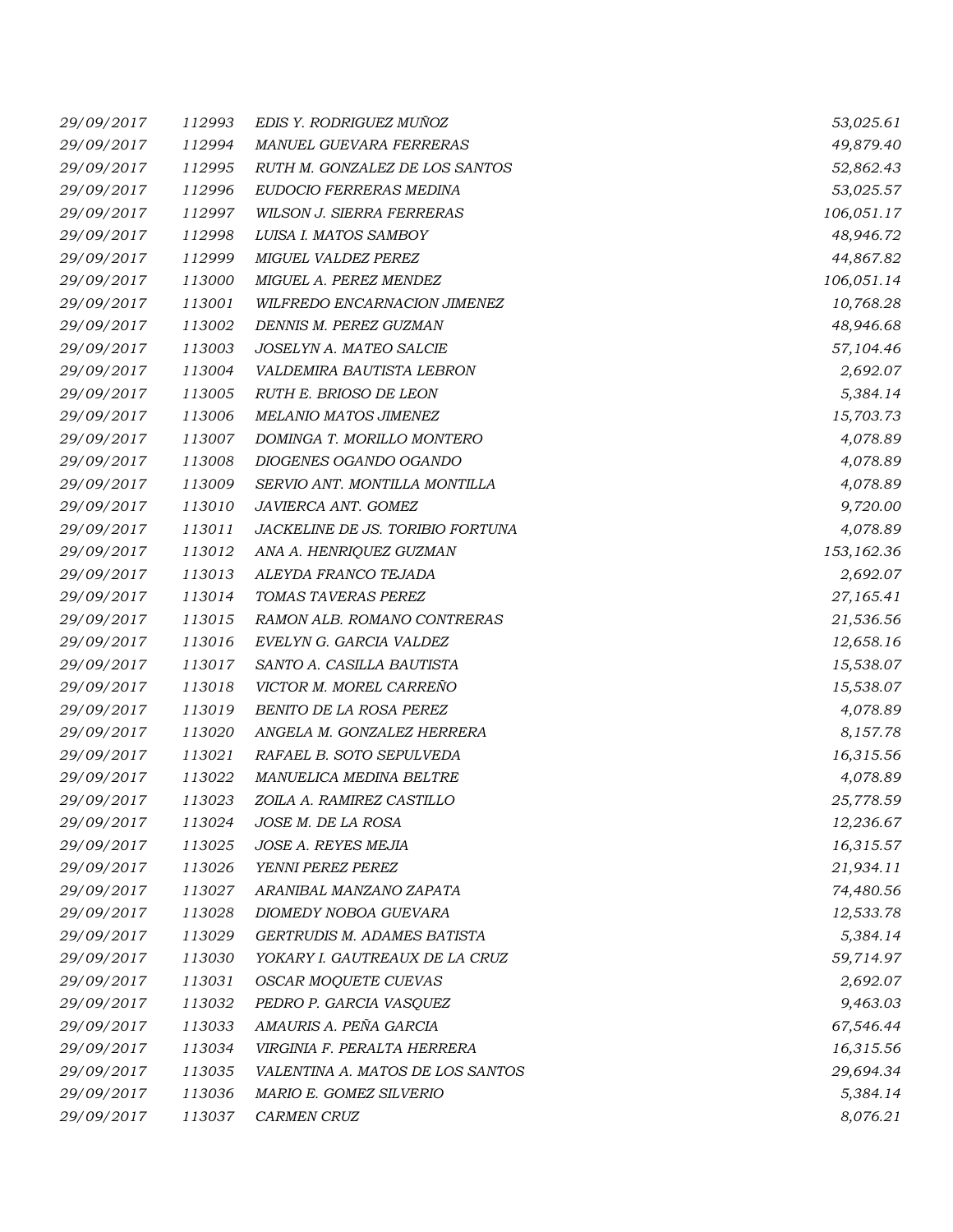| 25,656,605.66 |
|---------------|
|               |
| 742,481.61    |
| 6,770.96      |
| 97,200.00     |
| 4,078.89      |
| 21,618.12     |
| 7,448.51      |
|               |

## *ANEXO 05*

## *RELACION DE TRANSFERENCIAS DEBITOS MES DE SEPTIEMBRE 2017*

| <i>FECHA</i> | NUM. | <b>DESCRIPCION</b>                                        | <b>VALOR RD\$</b> |
|--------------|------|-----------------------------------------------------------|-------------------|
| 01/09/2017   | 776  | TRANSF. DE FONDO PAGO A VANESSA M. GOMEZ GARCIA           | 43,505.44         |
| 04/09/2017   | 777  | TRANSF. DE FONDO PAGO SUELDOS ASP. JUEZ PAZ               | 81,007.42         |
| 08/09/2017   | 778  | TRANSF. DE FONDO PAGO DENIA ALT. BERAS DE MOTA            | 38,858.21         |
| 08/09/2017   | 779  | TRANSF. DE FONDO PAGO SUELDO ASP. JUEZ PAZ                | 308,666.75        |
| 14/09/2017   | 780  | TRANSF. DE FONDO PAGO ELIZABETH M. HERNANDEZ DELGADO      | 12,925.33         |
| 18/09/2017   | 781  | TRANSF. DE FONDO YUDERKA ANT. VILLANUEVA AMADIS           | 165,767.14        |
| 19/09/2017   | 782  | TRANSF. DE FONDO PAGO SUELDOS SEPT/2017                   | 515,462.55        |
| 19/09/2017   | 783  | TRANSF. DE FONDO PAGO CONSEJO DEL P. J. Y JCES. SCJ)      | 2,911,293.44      |
| 19/09/2017   | 784  | TRANSF. DE FONDO CONSEJO DEL P. J., JCES., FUNC. Y EMPLS. | 195,183,655.22    |
| 19/09/2017   | 785  | TRANSF. DE FONDO PAGO NOMINA MILITARES                    | 7,384,951.40      |
| 25/09/2017   | 786  | TRANSF. DE FONDO PAGO SUELDOS JUECES                      | 86,710.29         |
| 26/09/2017   | 787  | TRANSF. DE FONDO PAGO AL FONDO PENSIONES Y JUBIL.         | 2,209,060.17      |
| 26/09/2017   | 788  | TRANSF. DE FONDO PAGO PROP. SUELDOS ASPIR. JUEZ PAZ       | 193,915.74        |
| 28/09/2017   | 789  | TRANSF. DE FONDO PAGO RETENCIONES A COOPNASEJU            | 57,142,394.80     |
| 29/09/2017   | 790  | TRANSF. DE FONDO PAGO BONO VAC. VILMA A. MATOS OZUNAS     | 15,720.00         |
| 29/09/2017   | 791  | TRANSF. DE FONDO PAGO BONO VACACIONAL JCES. Y EMPL.S      | 27,530,283.12     |
| 29/09/2017   | 792  | TRANSF. DE FONDO PAGO RET. SEG. MCO NOMINA SEPT/17        | 8,577,868.27      |
|              |      | TOTAL RD\$                                                | 302,402,045.29    |

#### *ANEXO 06*

## *RELACION NOTAS DE DEBITOS MES DE SEPTIEMBRE 2017*

| <b>FECHA</b> | NUM. | <b>DESCRIPCION</b>                     | <b>VALOR RDS</b> |
|--------------|------|----------------------------------------|------------------|
| 30/09/2017   | 186  | COMISION POR CHEOUE CERTIFICADO        | 350.00           |
| 30/09/2017   | 187  | <i>COMISION POR CHEOUE CERTIFICADO</i> | 350.00           |
| 30/09/2017   | 188  | COMISION POR MANEJO DE CUENTA          | 175.00           |